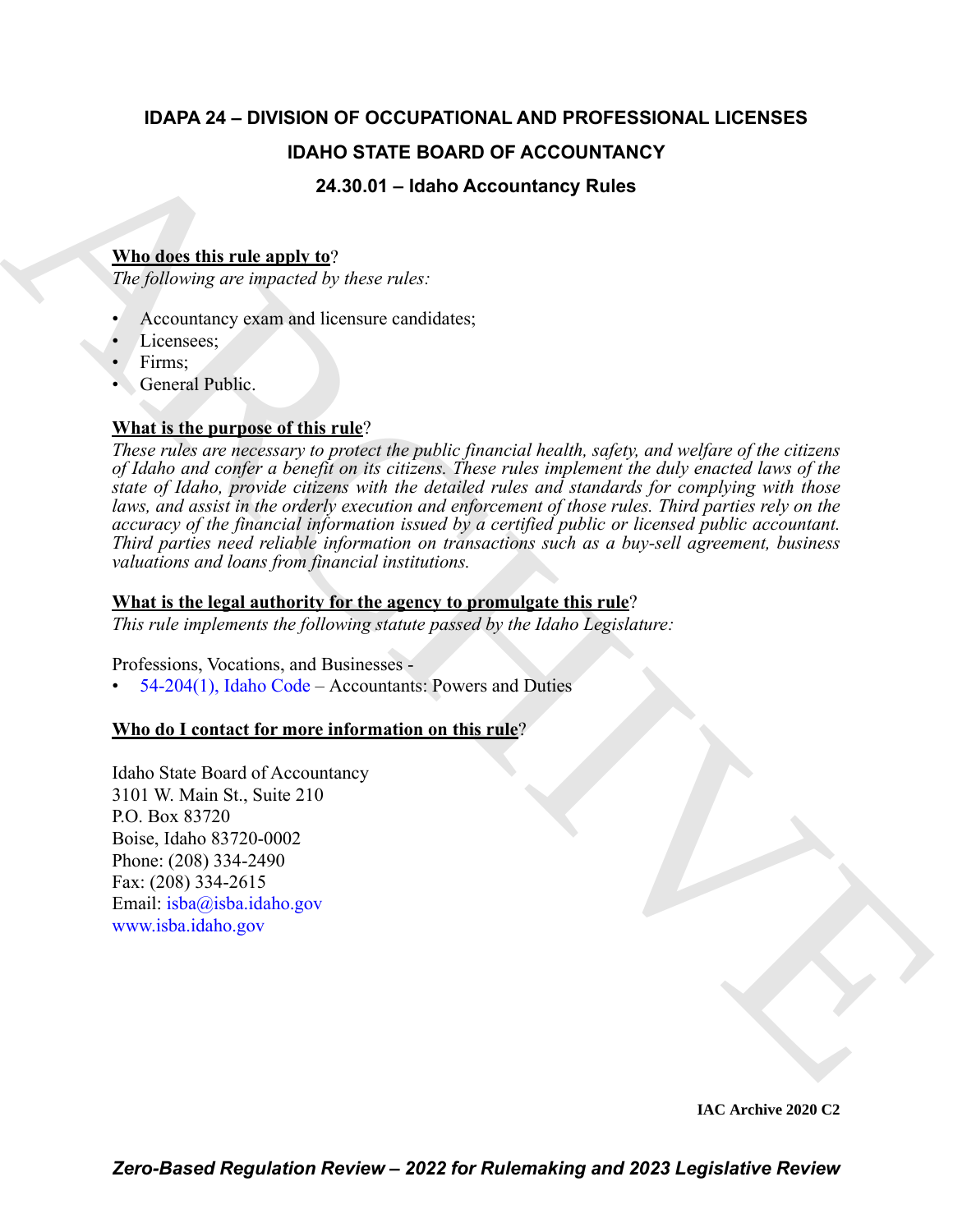# **Table of Contents**

## 24.30.01 - Idaho Accountancy Rules

|  | 021. Notification Of Change Of Address, Felony Charges, Or Actions Taken.  5 |  |
|--|------------------------------------------------------------------------------|--|
|  |                                                                              |  |
|  |                                                                              |  |
|  |                                                                              |  |
|  |                                                                              |  |
|  |                                                                              |  |
|  |                                                                              |  |
|  |                                                                              |  |
|  |                                                                              |  |
|  |                                                                              |  |
|  |                                                                              |  |
|  |                                                                              |  |
|  |                                                                              |  |
|  |                                                                              |  |
|  |                                                                              |  |
|  |                                                                              |  |
|  |                                                                              |  |
|  |                                                                              |  |
|  |                                                                              |  |
|  |                                                                              |  |
|  |                                                                              |  |
|  |                                                                              |  |
|  |                                                                              |  |
|  |                                                                              |  |
|  |                                                                              |  |
|  |                                                                              |  |
|  |                                                                              |  |
|  |                                                                              |  |
|  |                                                                              |  |
|  |                                                                              |  |
|  |                                                                              |  |
|  |                                                                              |  |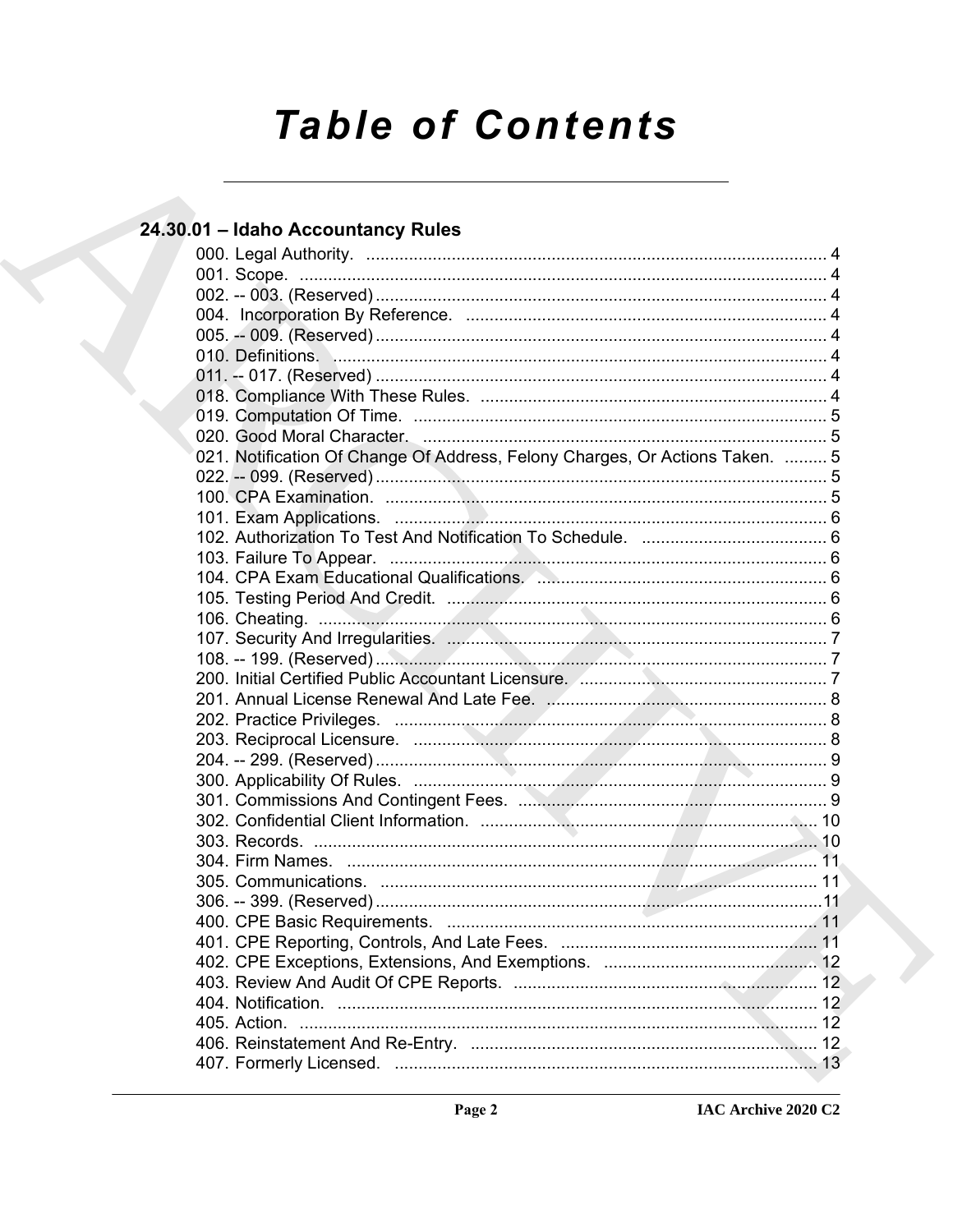## Table of Contents (cont'd)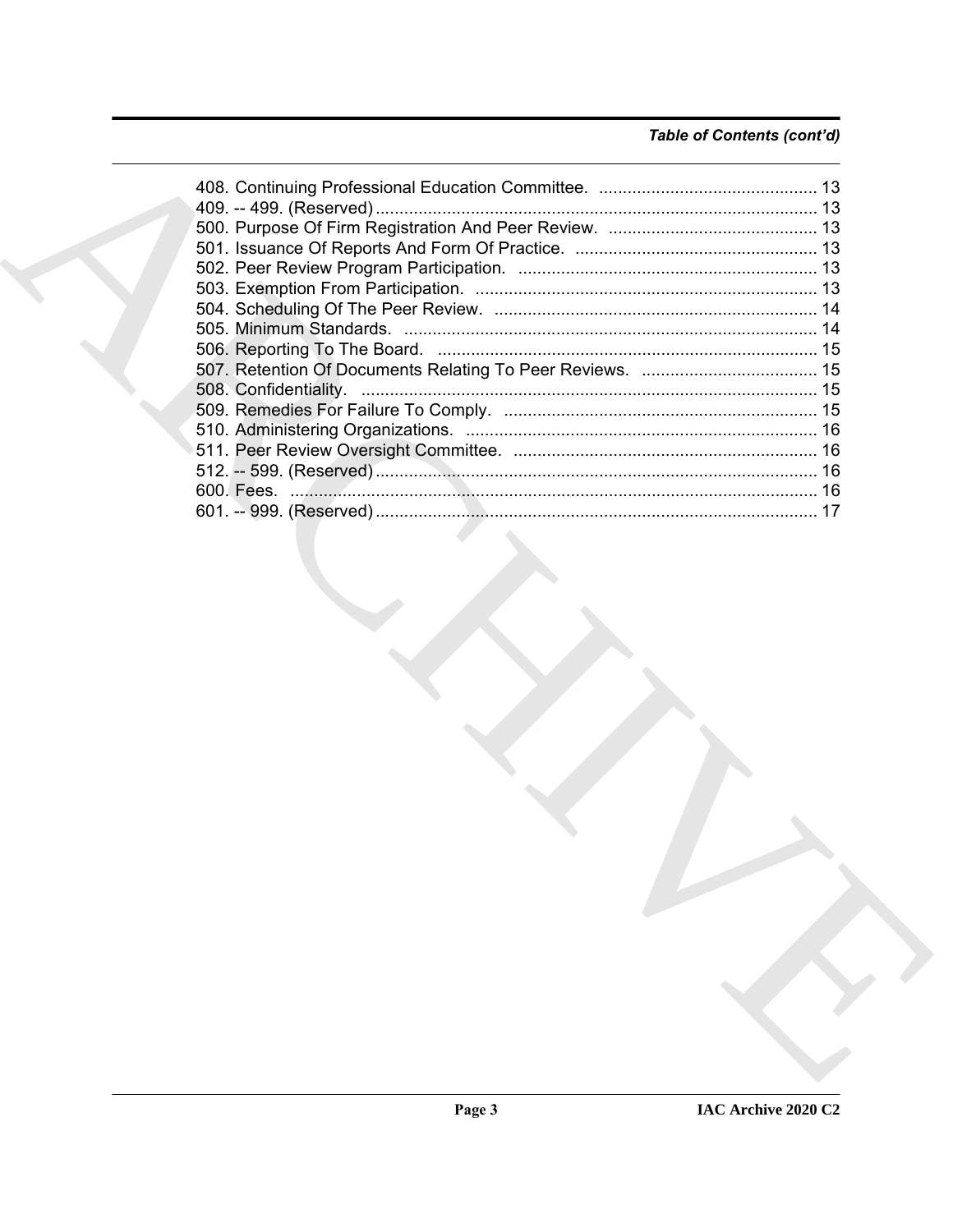#### **24.30.01 – IDAHO ACCOUNTANCY RULES**

#### <span id="page-3-23"></span><span id="page-3-1"></span><span id="page-3-0"></span>**000. LEGAL AUTHORITY.**

This chapter is adopted under the legal authority of Title 54, Chapter 2, Idaho Code. (7-1-21)T

#### <span id="page-3-24"></span><span id="page-3-2"></span>**001. SCOPE.**

#### <span id="page-3-3"></span>**002. -- 003. (RESERVED)**

#### <span id="page-3-22"></span><span id="page-3-4"></span>**004. INCORPORATION BY REFERENCE.**

#### <span id="page-3-5"></span>**005. -- 009. (RESERVED)**

#### <span id="page-3-16"></span><span id="page-3-15"></span><span id="page-3-14"></span><span id="page-3-13"></span><span id="page-3-12"></span><span id="page-3-11"></span><span id="page-3-10"></span><span id="page-3-6"></span>**010. DEFINITIONS.**

|                                | This chapter is adopted under the legal authority of Title 54, Chapter 2, Idaho Code.                                                                                                                                                                                                                                | $(7-1-21)T$ |
|--------------------------------|----------------------------------------------------------------------------------------------------------------------------------------------------------------------------------------------------------------------------------------------------------------------------------------------------------------------|-------------|
| 001.<br><b>SCOPE.</b>          | These rules govern the administration of the certified public accountant examination, the issuance and renewal of<br>licenses to practice as certified or licensed public accountants, the registration of firms, the regulation of individuals<br>granted practice privileges, and the limitation of non-licensees. | $(7-1-21)T$ |
| 002. -- 003. (RESERVED)        |                                                                                                                                                                                                                                                                                                                      |             |
| 004.                           | <b>INCORPORATION BY REFERENCE.</b><br>The following documents are hereby incorporated by reference into IDAPA 24.30.01 and can be obtained at the<br>Board office. Licensees are required to comply with the following standards when applicable.                                                                    | $(7-1-21)T$ |
| 01.                            | AICPA Standards. The AICPA Professional Standards as applicable under the circumstances and<br>at the time of the services, except as superseded by Section $54-206(8)$ , Idaho Code.                                                                                                                                | $(7-1-21)T$ |
| 02.                            | CPE Standards. 2016 Statements on Standards for Continuing Professional Education Programs<br>jointly approved by NASBA and AICPA.                                                                                                                                                                                   | $(7-1-21)T$ |
| 03.                            | PCAOB Standards. The Standards issued by the Public Company Accountability Oversight<br>Board, as applicable under the circumstances and at the time of the services.                                                                                                                                                | $(7-1-21)T$ |
| 005. -- 009. (RESERVED)        |                                                                                                                                                                                                                                                                                                                      |             |
| 010.<br>used in this chapter:  | <b>DEFINITIONS.</b><br>The Idaho State Board of Accountancy adopts the definitions set forth in Section 54-206, Idaho Code. In addition, as                                                                                                                                                                          | $(7-1-21)T$ |
| 01.                            | Administering Organization. An entity that has met, and at all relevant times continues to meet,<br>the standards specified by the Board for administering peer reviews.                                                                                                                                             | $(7-1-21)T$ |
| 02.                            | <b>Board.</b> The Board or its designated representative.                                                                                                                                                                                                                                                            | $(7-1-21)T$ |
| 03.                            | Candidate. Applicants approved to sit for the CPA Examination.                                                                                                                                                                                                                                                       | $(7-1-21)T$ |
| 04.                            | CPA Examination. Uniform Certified Public Accountant Examination.                                                                                                                                                                                                                                                    | $(7-1-21)T$ |
| 05.                            | <b>CPE</b> . Continuing Professional Education.                                                                                                                                                                                                                                                                      | $(7-1-21)T$ |
| 06.                            | Ethics CPE. Programs in ethics include topics such as ethical reasoning, state-specific statutes and<br>rules, and standards of professional conduct, including those of other applicable regulatory bodies.                                                                                                         | $(7-1-21)T$ |
| 07.                            | NASBA. The National Association of State Boards of Accountancy.                                                                                                                                                                                                                                                      | $(7-1-21)T$ |
| 08.                            | National Candidate Database. The National Association of State Boards of Accountancy<br>database of all CPA Examination candidates.                                                                                                                                                                                  | $(7-1-21)T$ |
| 09.                            | State-Specific Ethics for Idaho. A minimum two-hour (2) CPE course on Idaho Accountancy Act<br>and Rules, which is exempt from the Statements on Standards for CPE.                                                                                                                                                  | $(7-1-21)T$ |
| 10.                            | Year of Review. The calendar year during which a peer review is conducted.                                                                                                                                                                                                                                           | $(7-1-21)T$ |
| 11.                            | Year Under Review. The twelve-month (12) period that is reviewed.                                                                                                                                                                                                                                                    | $(7-1-21)T$ |
| 011. -- 017. (RESERVED)        |                                                                                                                                                                                                                                                                                                                      |             |
| 018.<br>professional services. | <b>COMPLIANCE WITH THESE RULES.</b><br>A licensee of the Board or an individual granted practice privileges is subject to the rules of the Board when rendering                                                                                                                                                      | $(7-1-21)T$ |
|                                |                                                                                                                                                                                                                                                                                                                      |             |

#### <span id="page-3-21"></span><span id="page-3-20"></span><span id="page-3-19"></span><span id="page-3-18"></span><span id="page-3-17"></span><span id="page-3-7"></span>**011. -- 017. (RESERVED)**

#### <span id="page-3-9"></span><span id="page-3-8"></span>**COMPLIANCE WITH THESE RULES.**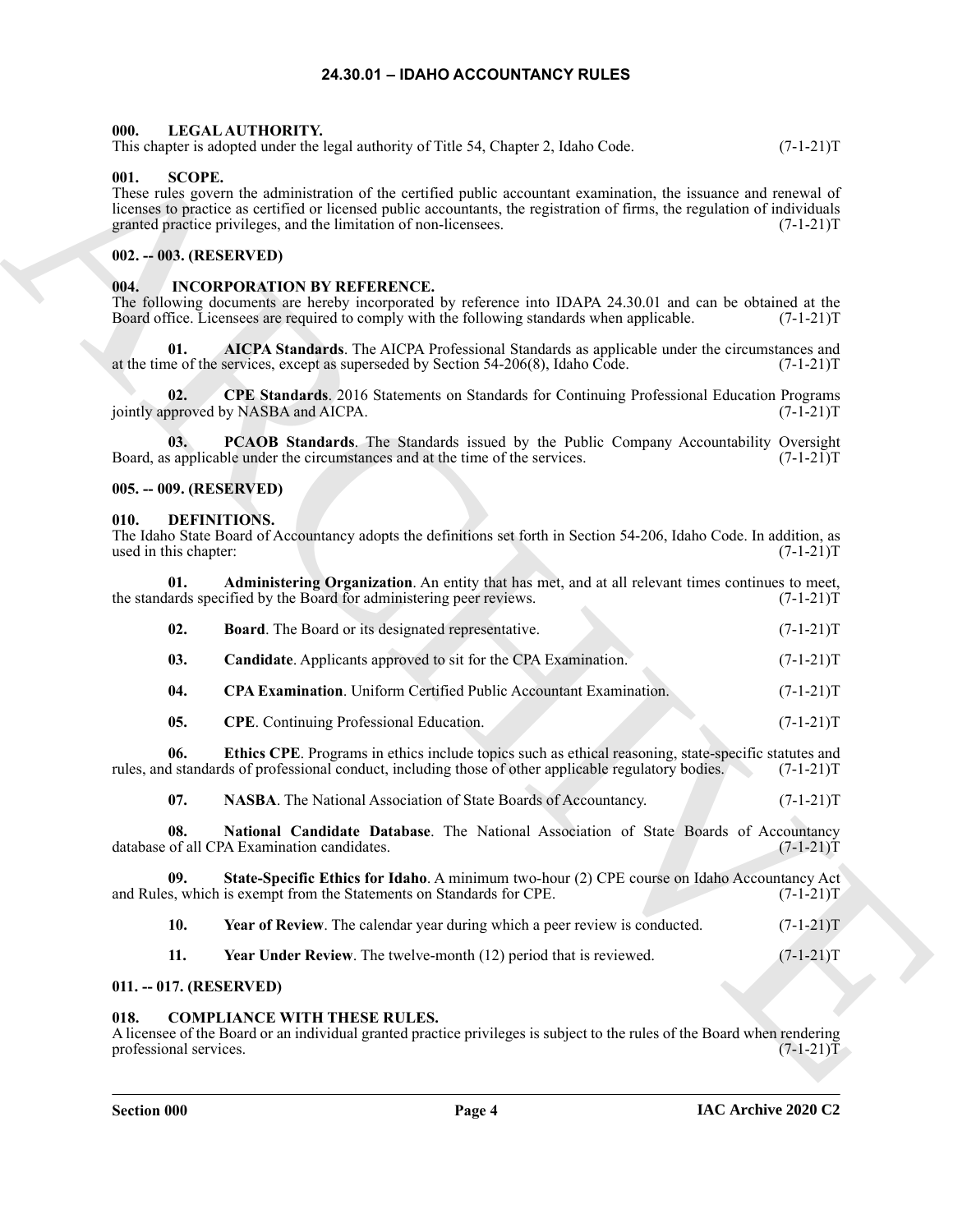#### <span id="page-4-6"></span><span id="page-4-0"></span>**019. COMPUTATION OF TIME.**

The time in which any act provided by law, rule, order, or notice is to be done is computed by excluding the first day; and including the last day unless the last day is a Saturday, Sunday, or legal holiday and then it is also excluded.  $(7-1-21)T$ 

#### <span id="page-4-7"></span><span id="page-4-1"></span>**020. GOOD MORAL CHARACTER.**

**01. Demonstrating Good Moral Character**. Applicants have the burden of demonstrating good moral character as defined by Section 54-206(11), Idaho Code, in the manner specified by the Board in its application forms.  $(7-1-21)T$ 

<span id="page-4-9"></span><span id="page-4-8"></span>**02. Evidence**. Prima facie evidence of a lack of good moral character includes, but is not limited to:  $(7-1-21)T$ 

**SOC – CONFULNATION OF TRAL. ISSUE CONFIGURATION CONFIGURATION** (1991) CONFIGURATION CONFIGURATION CONFIGURATION CONFIGURATION (1991) CONFIGURATION CONFIGURATION CONFIGURATION (1991) CONFIGURATION CONFIGURATION CONFIGUR **a.** Any deferred prosecution agreement involving an admission of wrongdoing, or any criminal conviction, including conviction following a guilty plea or plea of nolo contendere, for any felony or any crime, an essential element of which is fraud, dishonesty, or deceit, or any other crime that evidences an unfitness of the applicant to provide professional services in a competent manner and consistent with the public safety;  $(7$ applicant to provide professional services in a competent manner and consistent with the public safety;

**b.** Revocation, suspension or the lapsing in lieu of discipline of any license or other authority to by or before any state, federal, foreign or other licensing or regulatory authority; or  $(7-1-21)$ practice by or before any state, federal, foreign or other licensing or regulatory authority; or

**c.** Any act that would be grounds for revocation or suspension of a license if committed by a licensee of the Board. (7-1-21)T of the Board. (7-1-21)T

<span id="page-4-10"></span>**03. Rehabilitation**. The applicant may offer, and the Board may consider the following factors in determining whether the applicant's moral character has been rehabilitated as of the date the applicant is seeking<br>licensure. These factors include, but are not limited to: (7-1-21) licensure. These factors include, but are not limited to:

**a.** The applicant's completion of criminal probation, restitution, community service, military or other rvice; public service;

**b.** The passage of time without the applicant's commission of further crime or act demonstrating a lack of good moral character; and (7-1-21)T

**c.** The entry of an order by any state or federal court expunging any conviction, reducing a conviction from a felony to misdemeanor, or commuting, suspending, or withholding any judgment as provided by law.

 $(7-1-21)T$ 

## <span id="page-4-11"></span><span id="page-4-2"></span>**021. NOTIFICATION OF CHANGE OF ADDRESS, FELONY CHARGES, OR ACTIONS TAKEN.**

Per Section 54-211(3), Idaho Code, within thirty (30) days after its occurrence, a licensee or candidate will notify the Board, in writing, of:

**01. Address Change**. A change in the business address, residence address, or business connection, r, or principal place of business; (7-1-21)T employer, or principal place of business;

**02. Felony Charge**. Any felony charges, or; (7-1-21)T

**03.** Actions Taken. The issuance, denial, disciplinary action, restriction, revocation, or suspension of a *i.e.*, license, or permit by another state or by any federal agency. (7-1-21) certificate, license, or permit by another state or by any federal agency.

#### <span id="page-4-3"></span>**022. -- 099. (RESERVED)**

#### <span id="page-4-5"></span><span id="page-4-4"></span>**100. CPA EXAMINATION.**

An applicant must pass the CPA Examination before applying for a CPA license. The CPA Examination is graded by the American Institute of Certified Public Accountants and subject to review and acceptance by the Board. (7-1-21)T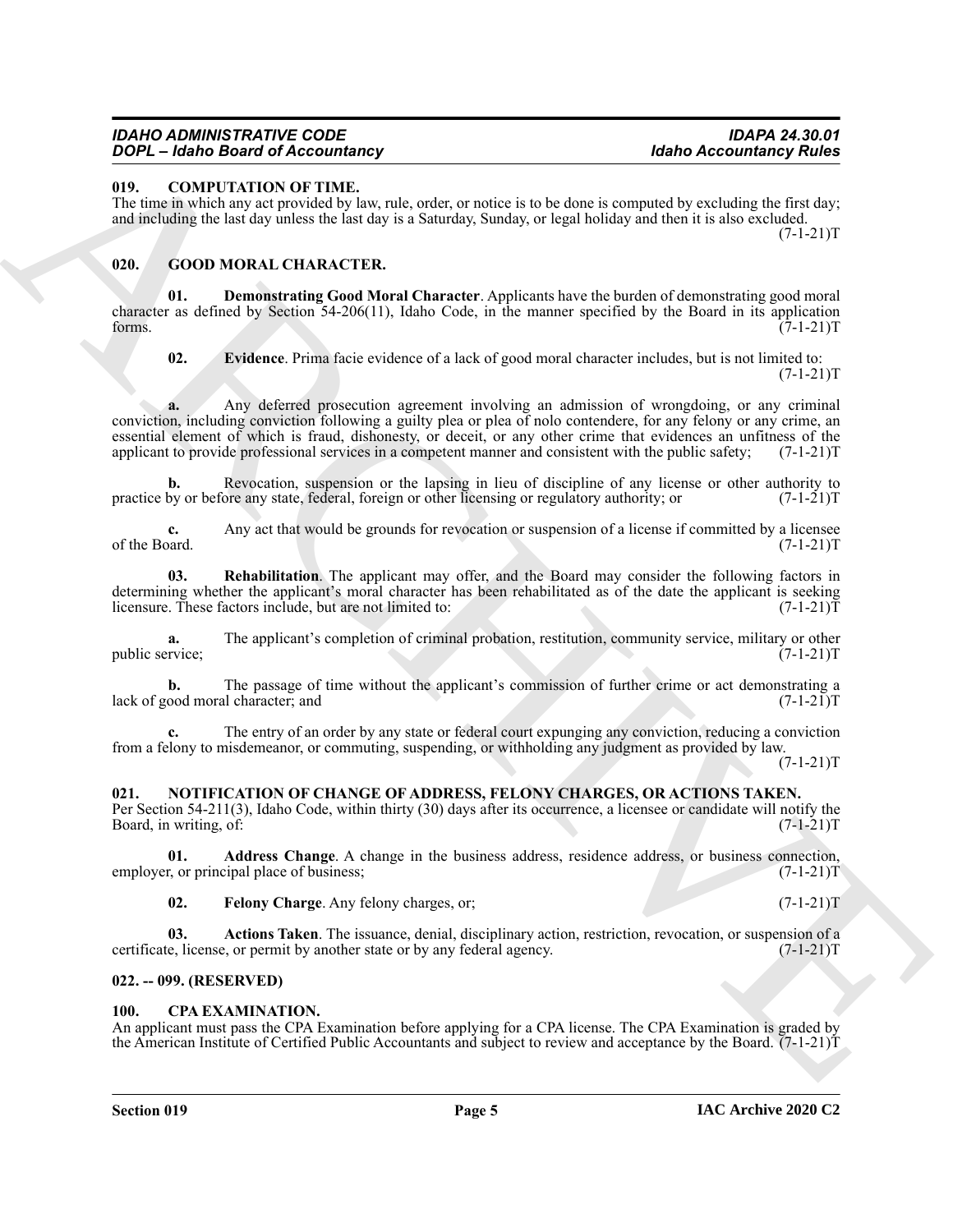#### <span id="page-5-12"></span><span id="page-5-0"></span>**101. EXAM APPLICATIONS.**

Applications to take the CPA Examination are to be made as prescribed in accordance with Section 54-208, Idaho<br>(7-1-21)T  $\text{Code.} \tag{7-1-21}$ 

#### <span id="page-5-6"></span><span id="page-5-1"></span>**102. AUTHORIZATION TO TEST AND NOTIFICATION TO SCHEDULE.**

**Topics Constraints of Constraints**, **Holen Constraints (a)**<br>
ARCHIVER CONSTRUCTIONS<br>
Applications to use to CIN Examination are or by much a procedure of the Section S-12.1317<br>
The Constraints of CIN Examination are or b The Board will forward notification of eligibility in the form of an Authorization to Test (ATT) to NASBA. The ATT is issued for the test section(s) for which the candidate applied. Candidates must pay the fees charged by the AICPA, NASBA, and the test delivery service provider directly to NASBA. The ATT will expire ninety (90) days after it is issued if the candidate has not paid the appropriate fees. Eligible candidates will receive a Notice to Schedule (NTS) for the CPA Examination. The NTS is valid for six (6) months from the date issued. A candidate's ATT lasts as long as the NTS is valid, or until the candidate tests, whichever occurs first. (7-1-21) as the NTS is valid, or until the candidate tests, whichever occurs first.

#### <span id="page-5-13"></span><span id="page-5-2"></span>**103. FAILURE TO APPEAR.**

A candidate who fails to appear for the CPA Examination forfeits all fees paid.  $(7-1-21)$ T

#### <span id="page-5-10"></span><span id="page-5-3"></span>**104. CPA EXAM EDUCATIONAL QUALIFICATIONS.**

A candidate for the CPA examination provides evidence of successful completion of a baccalaureate degree or its equivalent to include thirty  $(30)$  or more semester hours (or forty-five  $(45)$  or more quarter hours) in business administration subjects of which at least twenty (20) semester hours (or at least thirty (30) quarter hours) are in accounting subjects. (7-1-21)T

#### <span id="page-5-14"></span><span id="page-5-11"></span><span id="page-5-4"></span>**105. TESTING PERIOD AND CREDIT.**

**01. CPA Examination Credit**. Candidates are to pass all four (4) test sections of the CPA Examination with a grade of seventy-five (75) or higher within an eighteen-month period which begins on the date that the first test section is passed. Candidates who do not pass all four (4) sections of the CPA Examination within the eighteen-month period lose credit for any test section(s) passed outside the eighteen-month period and that test section(s) is to be retaken. retaken. (7-1-21)T

**02. Extending the Term of Credit**. The Board may extend the term of credit validity upon demonstration by the candidate that the credit was lost by reason of circumstances beyond the candidate's control.  $(7-1-21)T$ 

**03. Transfer of Credit**. An applicant may submit the results of any test section of the CPA Examination taken by the applicant in any other state having standards at least equivalent to those of this state, and these results may be adopted by the Board in lieu of examination in this state on the same test section and in accordance with the provisions of Section 54-210. Idaho Code, and these rules. (7-1-21) accordance with the provisions of Section 54-210, Idaho Code, and these rules.

#### <span id="page-5-7"></span><span id="page-5-5"></span>**106. CHEATING.**

<span id="page-5-8"></span>**01. Actions**. Cheating by an applicant in applying for the CPA Examination or by a candidate in taking the CPA Examination will cause any grade otherwise earned on any part of the CPA Examination to be invalidated. Cheating may warrant summary expulsion from the examination room and disqualification from taking the CPA Examination for a specified period of time. (7-1-21)T

**02. Hearings**. If the Board believes that it has evidence that a candidate has cheated on the examination or a candidate has been expelled from the examination, the candidate will be provided notice and opportunity for hearing. In such hearings, the Board decides: (7-1-21)T

<span id="page-5-9"></span>**a.** Whether or not there was cheating, and if so what remedy should be applied;  $(7-1-21)$ T

**b.** Whether the candidate will be given credit for any portion of the examination completed in that session; and  $(7-1-21)T$ session; and  $(7-1-21)T$ 

**c.** Whether the candidate will be barred from taking the examination in future sittings, and if so, for ty sittings. (7-1-21) how many sittings.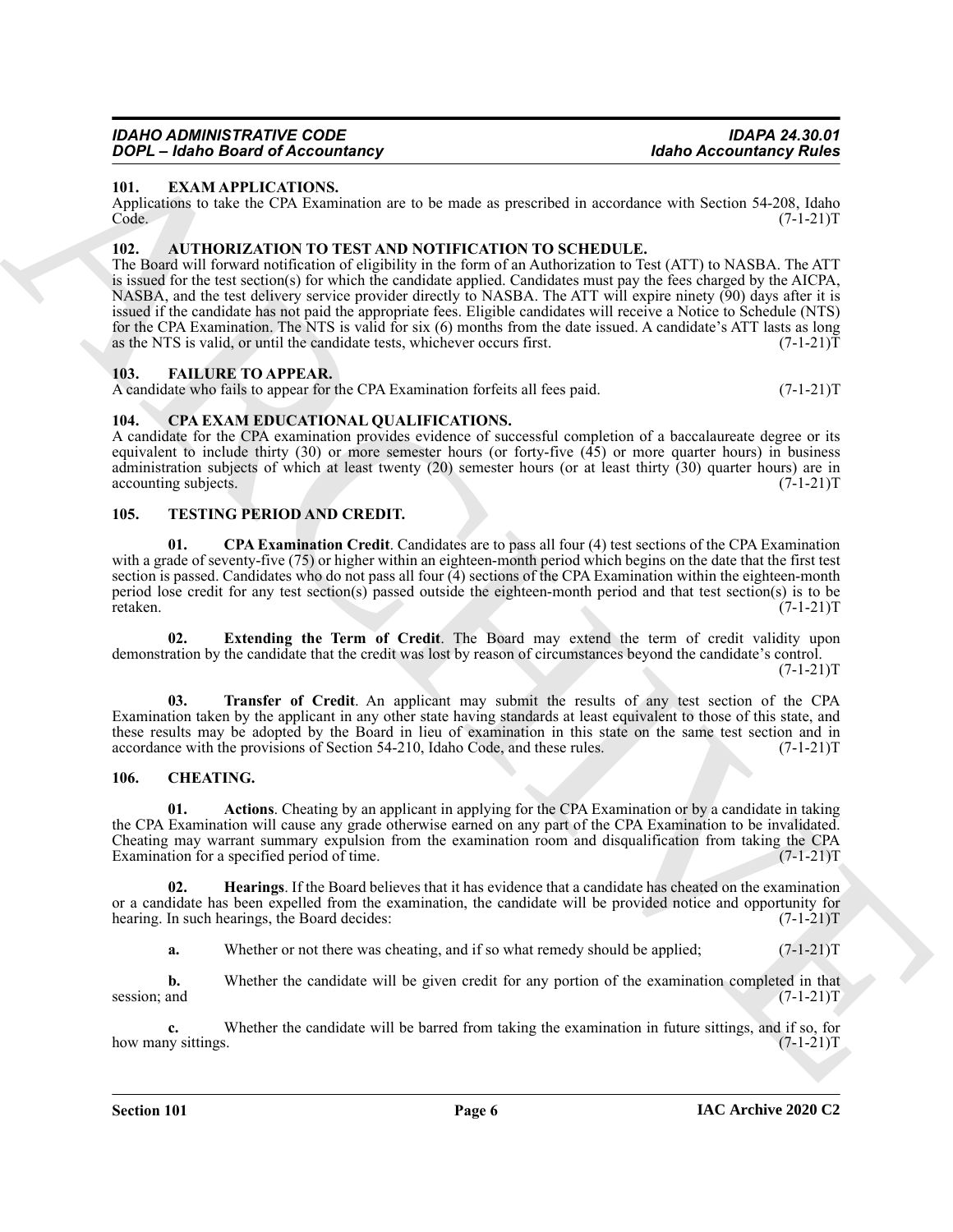## *IDAHO ADMINISTRATIVE CODE IDAPA 24.30.01*

<span id="page-6-3"></span>**03. Notice**. If a candidate is refused credit for any test section of an examination taken, disqualified from taking any test section, or barred from taking the examination in the future, the Board will provide information about findings and actions taken to the national candidate database and the board of any other state to which the candidate may apply for the examination. (7-1-21) T

#### <span id="page-6-7"></span><span id="page-6-0"></span>**107. SECURITY AND IRREGULARITIES.**

*DOPL – Idaho Board of Accountancy* 

Notwithstanding any other provisions under these rules, the Board may postpone scheduled examinations, the release of grades, or the issuance of certificates due to a breach of security, unauthorized acquisition or disclosure of the contents of an examination, suspected or actual negligence, errors, omissions, or irregularities in conducting an examination, or for any other reasonable cause or unforeseen circumstance.  $(7-1-21)$ T

## <span id="page-6-1"></span>**108. -- 199. (RESERVED)**

## <span id="page-6-4"></span><span id="page-6-2"></span>**200. INITIAL CERTIFIED PUBLIC ACCOUNTANT LICENSURE.**

Applications for initial licensure are to be made as prescribed in Section 54-207, Idaho Code, and are to comply with the following:  $(7-1-21)T$ 

## <span id="page-6-5"></span>**01. Education**. (7-1-21)T

**a.** Applicants for licensure are to meet the provisions of Section 54-207(2), Idaho Code. An applicant for licensure who was accepted for the May 2000 CPA Examination or prior examination is exempt from additional educational requirements. (7-1-21) educational requirements.

**b.** The Board will recognize: (7-1-21)T

i. Any college or university accredited by the Northwest Commission on Colleges or Universities or regional accrediting association having equivalent standards; (7-1-21) any other regional accrediting association having equivalent standards;

ii. Any independent senior college in Idaho certified by the State Department of Education for teacher training; and

iii. Accounting and business programs accredited by the Association to Advance Collegiate Schools of (AACSB) or any other accrediting agency having equivalent standards. (7-1-21) Business (AACSB) or any other accrediting agency having equivalent standards.

**c.** An applicant is deemed to have met the education requirement if, as part of the one hundred fifty mester hours of education, the applicant has met any one (1) of the following conditions:  $(7-1-21)T$  $(150)$  semester hours of education, the applicant has met any one  $(1)$  of the following conditions:

i. Earned a graduate degree with a concentration in accounting from a program that is accredited in the by an accrediting agency approved by the Board; accounting by an accrediting agency approved by the Board;

ii. Earned a graduate degree from a program that is accredited in business by an accrediting agency approved by the Board. Completion of at least twenty-four (24) semester hours in accounting at the undergraduate or fifteen (15) semester hours at the graduate level, or an equivalent combination thereof, including coverage of, but not necessarily separate courses in, the subjects of financial accounting, auditing, taxation, and management accounting;  $(7-1-21)T$ 

**2004 Consider the Constrainty Points of the Constraints of the Constraints of the Constraints of the Constraints of the Constraints of the Constraints of the Constraints of the Constraints of the Constraints of the Con** iii. Earned a baccalaureate degree at an institution approved by the Board or from a program that is accredited in business by an accrediting agency approved by the Board. Completion of at least twenty-four (24) semester hours in business (other than accounting courses) and twenty-four (24) semester hours in accounting at the undergraduate or graduate level including coverage of, but not necessarily separate courses in, the subjects of financial accounting, auditing, taxation, and management accounting. financial accounting, auditing, taxation, and management accounting.

#### <span id="page-6-6"></span>**02. Experience**. (7-1-21)T

**a.** An applicant is to provide evidence of one (1) year of experience as prescribed in Section 54-209, Idaho Code, and these rules. Experience consists of full or part time employment that extends over a period of no less than twelve (12) months and no more than thirty-six (36) months with no fewer than two thousand (2,000) hours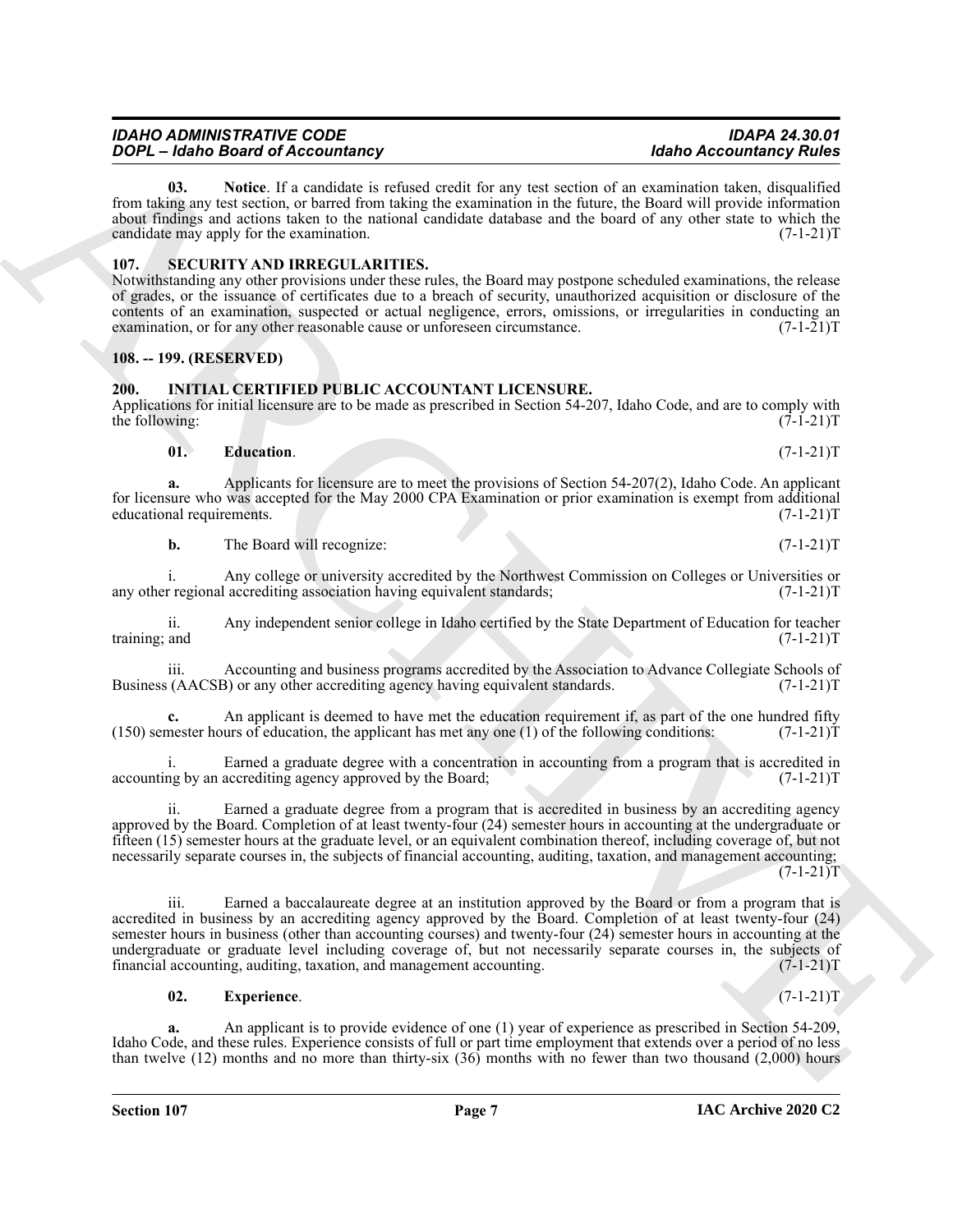| IDAHO ADMINISTRATIVE CODE         | IDAPA 24.30.01                 |
|-----------------------------------|--------------------------------|
| DOPL - Idaho Board of Accountancy | <b>Idaho Accountancy Rules</b> |

earned within the ten (10) year period immediately preceding the latest application for licensure. (7-1-21)T

**b.** An applicant completes and submits the Verification of Employment and Experience Evaluation form(s). An applicant may be called to appear before the Board to supplement or verify evidence of experience.  $(7-1-21)T$ 

**c.** A licensee verifying experience will maintain supporting documentation of the applicant's experience until thirty (30) days after the applicant is granted a license. The licensee will permit the Board to inspect the supporting documentation prior to issuing a license to the applicant. Any licensee who has been requested by an applicant to submit to the Board evidence of the applicant's experience and has refused to do so will, upon request by the Board, explain in writing or in person the basis for such refusal.  $(7-1-21)$ T

**d.** A licensee who is responsible for supervising attest services, and signs or authorizes someone to sign the accountant's report on the financial statement on behalf of the firm, is to meet the experience requirement set out in the AICPA statements on quality control standards. (7-1-21)T

**03. Examination on Code of Professional Conduct**. Prior to licensure, applicants successfully a course in professional ethics that is acceptable to the Board. (7-1-21) complete a course in professional ethics that is acceptable to the Board.

<span id="page-7-13"></span><span id="page-7-12"></span><span id="page-7-3"></span>**04.** Initial License Application Fee. As prescribed in Rule 600. (7-1-21)T

#### <span id="page-7-0"></span>**201. ANNUAL LICENSE RENEWAL AND LATE FEE.**

<span id="page-7-6"></span><span id="page-7-5"></span><span id="page-7-4"></span>**01. Renewal**. Licenses expire on June 30 of each year. (7-1-21)T

**02. Non-Renewal**. Individuals choosing not to renew their license are to notify the Board, on the renewal form by the expiration date. Individuals with lapsed licenses may not publicly display their wall certificates, use the title CPA or LPA, or provide services that are reserved to licensees. (7-1-21)T

**03. Late Fee**. Licenses renewed after July 1, but before August 1, are subject to the late renewal fee as prescribed in Rule 600. After August 1, any license not renewed is deemed lapsed and is subject to reinstatement pursuant to Section 54-211, Idaho Code. (7-1-21) pursuant to Section 54-211, Idaho Code.

#### <span id="page-7-1"></span>**202. PRACTICE PRIVILEGES.**

<span id="page-7-9"></span><span id="page-7-8"></span><span id="page-7-7"></span>**01. Substantially Equivalent**. As prescribed in Section 54-227, Idaho Code, and these rules.

 $(7-1-21)T$ 

**02.** Internet Disclosures. An individual entering into an engagement to provide professional services bite, pursuant to Idaho practice privileges, is to disclose on their web site: (7-1-21) via a web site, pursuant to Idaho practice privileges, is to disclose on their web site:

a. Their principal state of licensure, license number, and address. (7-1-21)T

b. A means for regulators and the public to contact a responsible licensee in charge at the firm g complaints, questions, or regulatory compliance.  $(7-1-21)$ regarding complaints, questions, or regulatory compliance.

#### <span id="page-7-10"></span><span id="page-7-2"></span>**203. RECIPROCAL LICENSURE.**

<span id="page-7-11"></span>If the practice privilege standard set out in Section 54-227, Idaho Code, is not applicable, the Board will issue a license to an applicant provided that the applicant pays the application and licensure fees prescribed in Rule 600 and meets one of the following: (7-1-21)T meets one of the following:

**EQUAL EXERCT CONTRACT CONTRACT CONTRACT CONTRACT CONTRACT CONTRACT CONTRACT CONTRACT CONTRACT CONTRACT CONTRACT CONTRACT CONTRACT CONTRACT CONTRACT CONTRACT CONTRACT CONTRACT CONTRACT CONTRACT CONTRACT CONTRACT CONTRACT Interstate Reciprocity**. The requirements for a reciprocal license under Section 54-210(2), Idaho Code. Notwithstanding anything to the contrary, an individual whose principal place of business is not in this state and who holds a valid license or permit with unrestricted practice privileges as a Certified Public Accountant from any state that the NASBA National Qualification Appraisal Service has verified to be in substantial equivalence with the CPA licensure requirements of the AICPA/NASBA Uniform Accountancy Act is presumed to have the qualifications substantially equivalent to this state's requirements. (7-1-21)T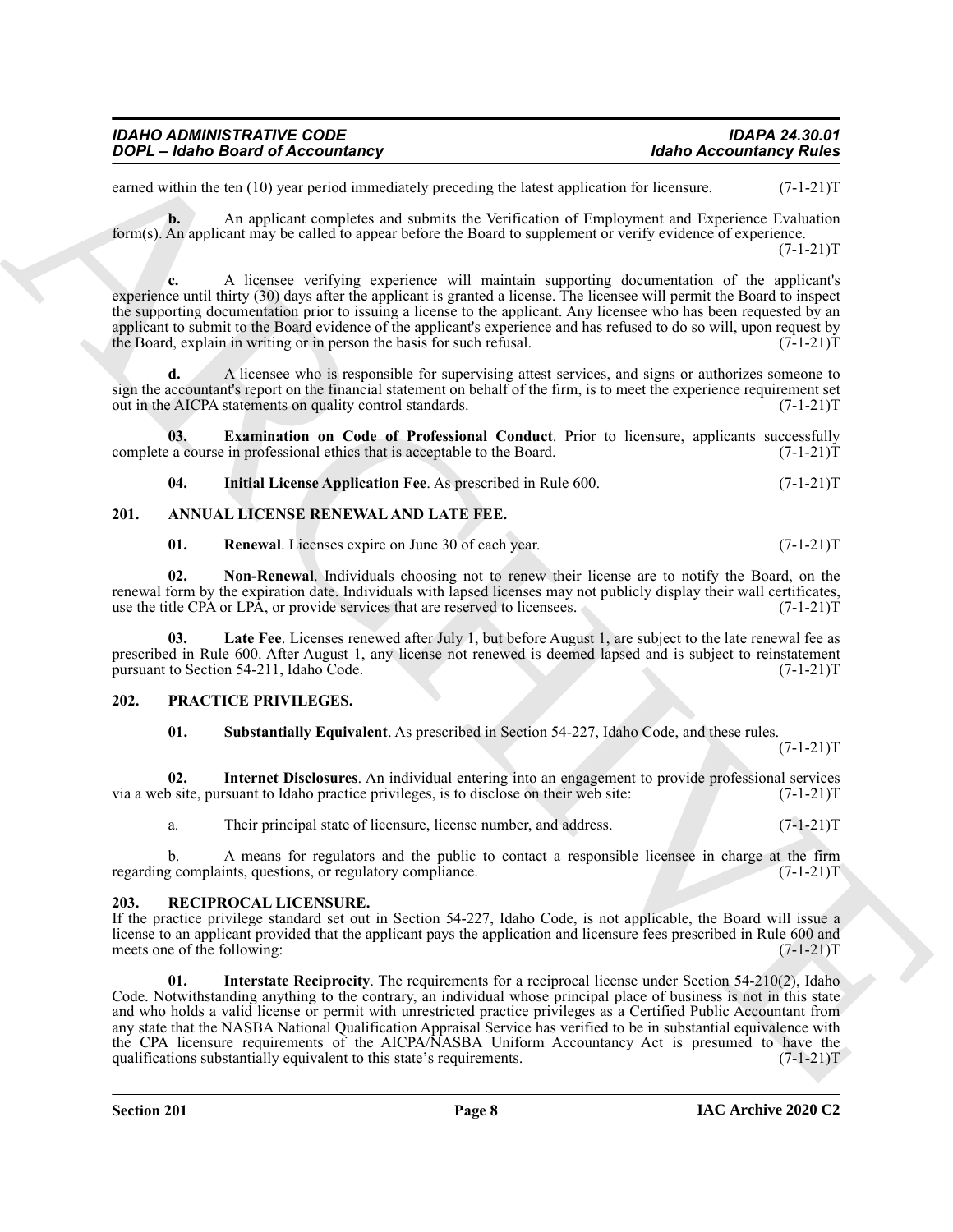**Example 6 the contribution** (**Also Contribute**) **Example 16 Excitering Fourier and School Accounting Policy<br>
20.6 (<b>Also Contribute the contribution** (*Also Contribute the Contribution*) **Archives the contribution** (**Als 02. International Reciprocity**. The requirements for foreign reciprocal licensure under Section 54- 210(5), Idaho Code, provided that the Board relies on the International Qualifications Appraisal Board for evaluation of foreign credential equivalency. Such licensees are to report any investigations undertaken, or sanctions imposed, by a foreign credentialing body against the licensee's foreign credential. The Board will participate in joint investigations with foreign credentialing bodies and rely on evidence supplied by such bodies in disciplinary<br>(7-1-21)T hearings. (7-1-21)T

#### <span id="page-8-13"></span><span id="page-8-0"></span>**204. -- 299. (RESERVED)**

#### <span id="page-8-3"></span><span id="page-8-1"></span>**300. APPLICABILITY OF RULES.**

<span id="page-8-8"></span>**01. Reliance**. A certified public accountant or licensed public accountant is to hold the affairs of his clients in strict confidence, observe the standards incorporated by reference, promote sound and informative financial reporting, and maintain high standards of personal conduct. (7-1-21)T

<span id="page-8-4"></span>**02. Acceptance of Licensure**. Acceptance of practice privileges or licensure as a certified public accountant or licensed public accountant establishes an affirmative obligation by said individual to be diligent in the performance of professional services, and to be fair and honest in relations with clients, fellow practitioners and the public. (7-1-21)T

<span id="page-8-10"></span>**03. Rules**. These rules do not comprise all acts that may be considered incompatible with the obligations and responsibilities imposed by professional status or discreditable or harmful even though not specifically mentioned or described in the rules. The Board may revoke, suspend, refuse to renew, administratively penalize, reprimand, restrict, or place on probation a licensee, individual granted practice privileges or other individual. The action will not be taken until the individual has been given notice and opportunity for hearing.

 $(7-1-21)T$ 

<span id="page-8-5"></span>**04.** Applicability. These rules apply to all professional services offered or performed by licensees or all professional services. (7-1-21) T individuals granted practice privileges, including tax and management advisory services.

<span id="page-8-9"></span>**05. Responsibility**. A licensee is responsible for ensuring all persons associated with the licensee in the rendering of professional services, who are either under the licensee's supervision or who are the licensee's partners or shareholders in the practice comply with these rules. A licensee may not permit others to carry out, on his behalf, either with or without compensation, acts that, if carried out by the licensee, would place the licensee in violation of any laws. (7-1-21) any laws.  $(7-1-21)T$ 

<span id="page-8-6"></span>**06. Interpretation of Rules**. In the interpretation and enforcement of these rules, the Board gives consideration, but not necessarily dispositive weight, to relevant interpretations, rulings and opinions issued by other states, and by appropriately authorized standard setting bodies. (7-1-21) states, and by appropriately authorized standard setting bodies.

<span id="page-8-7"></span>**07. Investigative Committee**. The Board may appoint an investigative committee of not less than three (3) members consisting of active licensees in good standing. The committee duties are to direct the review and investigation of complaints of violations of the Idaho Accountancy Act and Rules, and to provide reports to the  $Board.$  (7-1-21) $T$ 

#### <span id="page-8-11"></span><span id="page-8-2"></span>**301. COMMISSIONS AND CONTINGENT FEES.**

**01.** Acceptance. Licensees may accept commissions or contingent fees subject to Section 54-218, de, the AICPA Code of Professional Conduct, and these rules. (7-1-21) Idaho Code, the AICPA Code of Professional Conduct, and these rules.

<span id="page-8-12"></span>**Disclosures**. Any licensee who directly or indirectly accepts or agrees to accept such form of o disclose the terms of such compensation to the client. The disclosure is to be:  $(7-1-21)$ compensation is to disclose the terms of such compensation to the client. The disclosure is to be:

**a.** In writing, clear, and conspicuous; and state the amount of the compensation or basis on which it omputed;  $(7-1-21)T$ will be computed;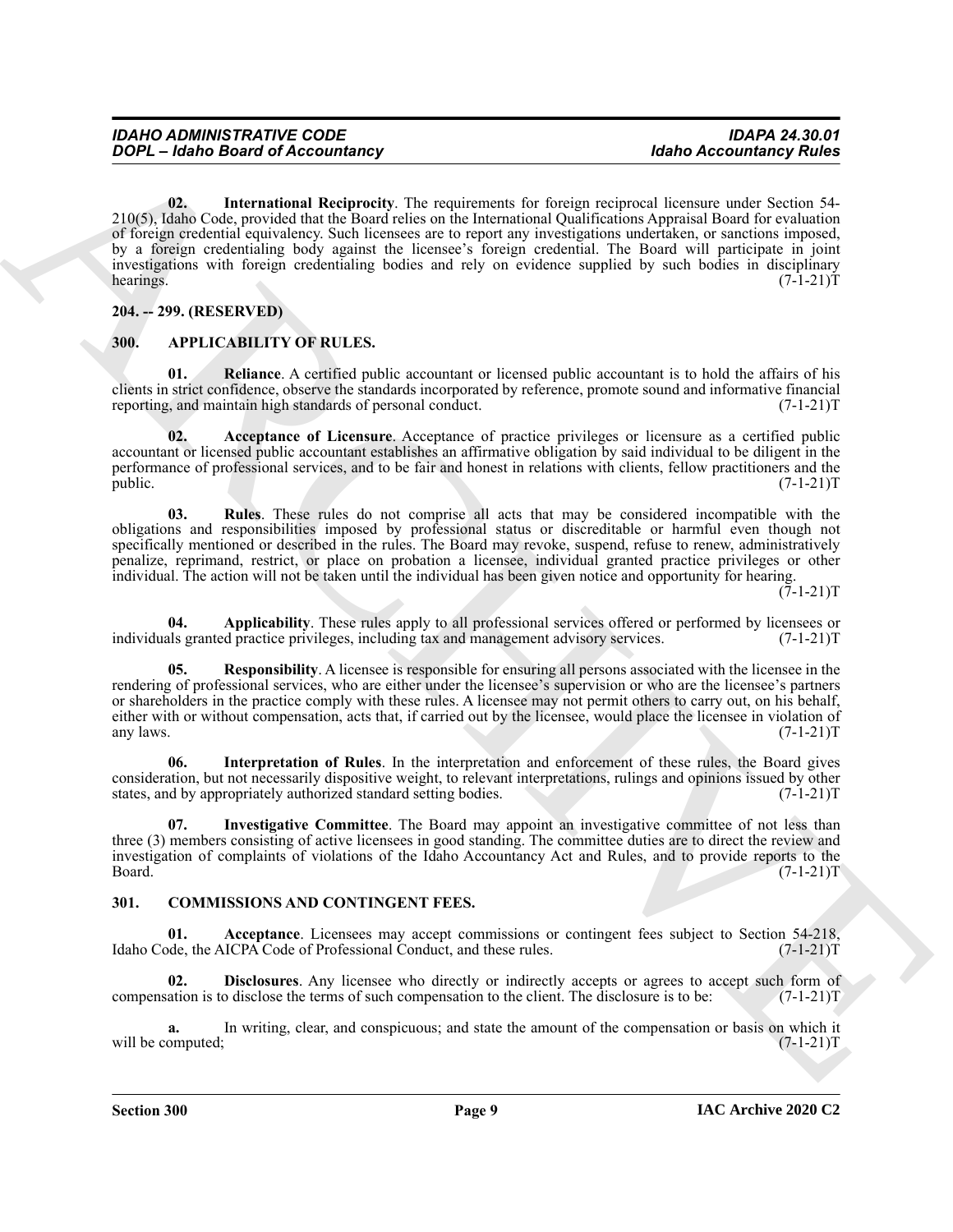| <b>IDAHO ADMINISTRATIVE CODE</b>  | <b>IDAPA 24.30.01</b>          |
|-----------------------------------|--------------------------------|
| DOPL - Idaho Board of Accountancy | <b>Idaho Accountancy Rules</b> |

#### <span id="page-9-5"></span><span id="page-9-3"></span><span id="page-9-2"></span><span id="page-9-0"></span>**302. CONFIDENTIAL CLIENT INFORMATION.**

|        |                              | <b>DOPL</b> - Idaho Board of Accountancy                                                                                                                                                                                                                                                                                                                                                                                                                                                                                                                                                                                                                                                       |                                                                                                                        | <b>Idaho Accountancy Rules</b> |
|--------|------------------------------|------------------------------------------------------------------------------------------------------------------------------------------------------------------------------------------------------------------------------------------------------------------------------------------------------------------------------------------------------------------------------------------------------------------------------------------------------------------------------------------------------------------------------------------------------------------------------------------------------------------------------------------------------------------------------------------------|------------------------------------------------------------------------------------------------------------------------|--------------------------------|
|        | b.                           | Made at or prior to the time of the recommendation or referral of the product or service for which<br>the commission is paid, prior to the client retaining the licensee to whom the client has been referred for which a<br>referral fee is paid, and prior to the time the licensee undertakes representation of or performance of the service upon<br>which a contingent fee will be charged.                                                                                                                                                                                                                                                                                               |                                                                                                                        | $(7-1-21)T$                    |
| 302.   |                              | <b>CONFIDENTIAL CLIENT INFORMATION.</b>                                                                                                                                                                                                                                                                                                                                                                                                                                                                                                                                                                                                                                                        |                                                                                                                        |                                |
|        | 01.<br>behalf of the client. | <b>Confidentiality.</b> A licensee is to protect and not disclose confidential client information obtained in<br>the course of performing professional services, unless the licensee has obtained the specific consent of the client, or<br>of such client's heirs, successors or personal representatives, or others legally authorized to give such consent on                                                                                                                                                                                                                                                                                                                               |                                                                                                                        | $(7-1-21)T$                    |
|        | 02.                          | <b>Exemptions.</b> Nothing in these rules is construed as prohibiting the disclosure of information that is<br>required to be disclosed:                                                                                                                                                                                                                                                                                                                                                                                                                                                                                                                                                       |                                                                                                                        | $(7-1-21)T$                    |
|        | a.                           | In reporting on the examination of financial statements;                                                                                                                                                                                                                                                                                                                                                                                                                                                                                                                                                                                                                                       |                                                                                                                        | $(7-1-21)T$                    |
|        | $\mathbf{b}$ .               | In investigations by the Board or other accounting regulatory agency;                                                                                                                                                                                                                                                                                                                                                                                                                                                                                                                                                                                                                          |                                                                                                                        | $(7-1-21)T$                    |
|        | c.                           | In ethical investigations conducted in private professional organizations;                                                                                                                                                                                                                                                                                                                                                                                                                                                                                                                                                                                                                     |                                                                                                                        | $(7-1-21)T$                    |
|        | d.                           | In the course of peer reviews;                                                                                                                                                                                                                                                                                                                                                                                                                                                                                                                                                                                                                                                                 |                                                                                                                        | $(7-1-21)T$                    |
| basis; | e.                           | To other persons active in the organization performing services for that client on a need to know                                                                                                                                                                                                                                                                                                                                                                                                                                                                                                                                                                                              |                                                                                                                        | $(7-1-21)T$                    |
| or     | f.                           | To persons in the entity who need this information for the sole purpose of assuring quality control;                                                                                                                                                                                                                                                                                                                                                                                                                                                                                                                                                                                           |                                                                                                                        | $(7-1-21)T$                    |
|        | g.                           | By any act of law.                                                                                                                                                                                                                                                                                                                                                                                                                                                                                                                                                                                                                                                                             |                                                                                                                        | $(7-1-21)T$                    |
|        | 03.                          | Disciplinary Proceedings. Members of the Board and investigative officers may not disclose any<br>confidential client information that comes to their attention from licensees in disciplinary proceedings or otherwise,<br>except that they may furnish such information to an investigative or disciplinary body.                                                                                                                                                                                                                                                                                                                                                                            |                                                                                                                        | $(7-1-21)T$                    |
| 303.   | <b>RECORDS.</b>              | A licensee is to furnish to his client or former client, upon request made within a reasonable time after original<br>issuance of the document in question all client records, as that term is defined in the AICPA Code of Professional<br>Conduct belonging to, or obtained from or on behalf of, the client that the licensee removed from the client's premises<br>or received for the client's account. The licensee may make and retain copies of such documents when they form the<br>basis for work performed by him. Client records are to be returned upon request by the client, whether the<br>engagement has been terminated or the licensee has been paid for services rendered. |                                                                                                                        | $(7-1-21)T$                    |
|        | 01.                          | Tax Return, Other Reports, Working Papers Including Audit Documentation Made Part of<br>Client's Records. A licensee who has been paid for the services rendered is to furnish to his client or former client,<br>upon request, within a reasonable time after original issuance of the document in question the following records:                                                                                                                                                                                                                                                                                                                                                            |                                                                                                                        | $(7-1-21)T$                    |
|        | a.                           | A copy of a tax return of a client.                                                                                                                                                                                                                                                                                                                                                                                                                                                                                                                                                                                                                                                            |                                                                                                                        | $(7-1-21)T$                    |
|        | b.                           | A copy of any report, or other document, issued by the licensee to or for the client; and (7-1-21)T                                                                                                                                                                                                                                                                                                                                                                                                                                                                                                                                                                                            |                                                                                                                        |                                |
|        | c.                           | A copy of the licensee's working papers, to the extent that such working papers include records that<br>would ordinarily constitute part of the client's books and records and are not otherwise available to the client. This<br>would include adjusting, closing, combining, or consolidating journal entries; information normally contained in                                                                                                                                                                                                                                                                                                                                             | books of original entry and general ledgers or subsidiary ledgers; and tax and depreciation carry forward information. |                                |

<span id="page-9-4"></span>
$$
g. \qquad \text{By any act of law.} \tag{7-1-21} \tag{7-1-23}
$$

#### <span id="page-9-6"></span><span id="page-9-1"></span>**303. RECORDS.**

#### <span id="page-9-7"></span>**01. Tax Return, Other Reports, Working Papers Including Audit Documentation Made Part of Client's Records**. A licensee who has been paid for the services rendered is to furnish to his client or former client, upon request, within a reasonable time after original issuance of the document in question the following records: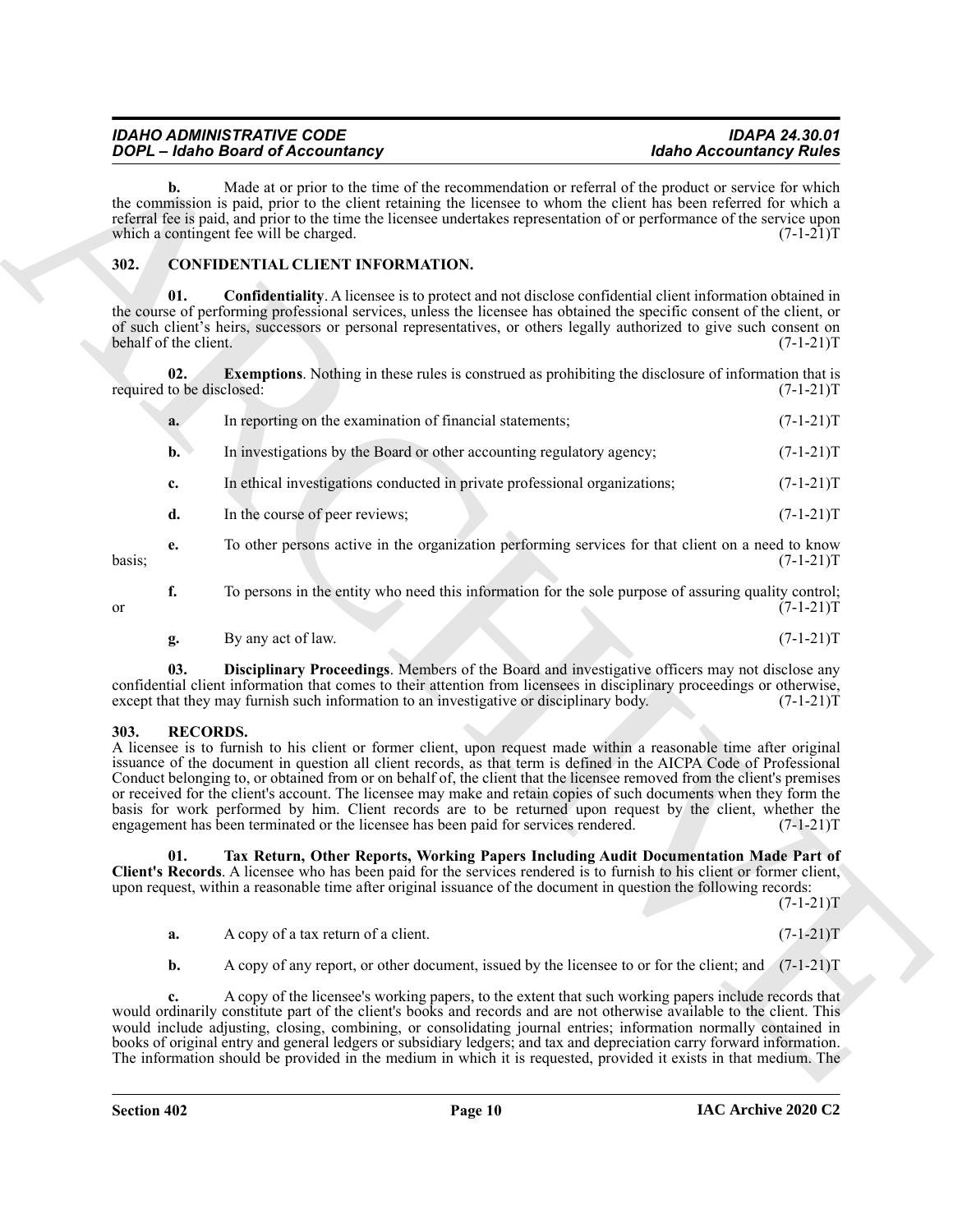| <b>IDAHO ADMINISTRATIVE CODE</b>         | <b>IDAPA 24.30.01</b>          |
|------------------------------------------|--------------------------------|
| <b>DOPL</b> - Idaho Board of Accountancy | <b>Idaho Accountancy Rules</b> |

licensee does not have to convert information that is not in electronic format to an electronic format. (7-1-21)T

<span id="page-10-16"></span>**02. Working Papers Including Audit Documentation Not a Part of the Client's Records**. A licensee's working papers that do not become part of a client's records, which may include analyses and schedules prepared by the client at the request of the licensee, are the licensee's property, not client records, and need not be made available under any circumstances. (7-1-21) made available under any circumstances.

<span id="page-10-15"></span>**03. Charges**. A licensee does not have to furnish records to a client or a former client more than once. A licensee may charge the client or former client actual costs for time and photocopying charges on subsequent requests. (7-1-21)T requests.  $(7-1-21)T$ 

#### <span id="page-10-13"></span><span id="page-10-12"></span><span id="page-10-0"></span>**304. FIRM NAMES.**

**EXACT-168** as lowed the constraints that the last state is expected to the state of the constraints of the constraints of the constraints of the constraints of the constraints of the constraints of the constraints of the **01. General**. A licensee may only provide professional services under a firm name that is not misleading as to the description of the legal form of the firm, or as to the person or persons who are owner(s), partners, officers, shareholders or members of the firm. Names of one (1) or more past owners, partners, shareholders or members who were licensed may be included in the firm name. A partner surviving the death or withdrawal of all other partners may continue to practice under a partnership name for up to two (2) years after becoming a sole practitioner. (7-1-21)T practitioner. (7-1-21)T

<span id="page-10-14"></span>Title. A firm may designate itself as "Certified Public Accountant(s)," "Licensed Public Accountant(s)" or "Public Accountant(s)" when a majority of its partners, shareholders, or members are actively licensed certified public accountants or licensed public accountants under the provisions of the Idaho Accountancy Act and Rules. The firm name may not include the name of a non-licensee owner, except as allowed in Subsection 304.01 if the title "CPA(s)" or "LPA(s)" is included in the firm name. The firm name may not include the name of a person who is not a CPA or LPA if the title "Public Accountant(s)" is included in the firm name. (7-1-21)T

#### <span id="page-10-5"></span><span id="page-10-1"></span>**305. COMMUNICATIONS.**

<span id="page-10-7"></span>**01. Response**. Unless otherwise specified, a licensee is to respond within thirty (30) calendar days of ng to any communication in which the Board requests a response. (7-1-21) the mailing to any communication in which the Board requests a response.

<span id="page-10-6"></span>**02. Complaints**. Upon the receipt or filing of a complaint against an individual over whom the Board has regulatory authority, the Board may transmit a copy of such complaint to the individual. Upon receipt of a transmitted complaint, the individual is to file a written answer to the complaint within twenty (20) calendar days of receipt, unless otherwise granted an extension of time by the Board. (7-1-21)T

#### <span id="page-10-2"></span>**306. -- 399. (RESERVED)**

#### <span id="page-10-8"></span><span id="page-10-3"></span>**400. CPE BASIC REQUIREMENTS.**

Demonstrate participation in a program of learning that meets the requirements as set forth in the Statement of Standards as referenced in Rule 004. CPE courses approved on NASBA's National Registry of CPE Sponsors, the AICPA, and state societies are deemed to meet the CPE requirements of this state. Responsibility for documenting the acceptability of the program and the validity of the credits rests with the licensee. (7-1-21) acceptability of the program and the validity of the credits rests with the licensee.

<span id="page-10-10"></span>**01. Renewal**. Licensees seeking active license renewal are to demonstrate that during the two (2) calendar years immediately preceding the date the reporting form is due that no less than eighty (80) hours of CPE are recorded, of which at least four (4) hours are ethics with a minimum of thirty (30) hours in any one (1) calendar year, and a maximum of fifty (50) hours recorded in any one (1) calendar year.  $(7-1-21)T$ and a maximum of fifty  $(50)$  hours recorded in any one  $(1)$  calendar year.

<span id="page-10-9"></span>**02. New and Reciprocal**. Completion of at least a two-hour (2) course on Idaho state-specific ethics during the calendar year that the license is issued. During the second calendar year of licensure, a minimum of thirty (30) hours is to be completed which may include an ethics component based on the prior year submission. (7-1-21)T

#### <span id="page-10-11"></span><span id="page-10-4"></span>**401. CPE REPORTING, CONTROLS, AND LATE FEES.**

**01. Reporting**. No later than January 31 of each year, individuals renewing their licenses are to provide reporting form either:  $(7-1-21)$ a signed reporting form either: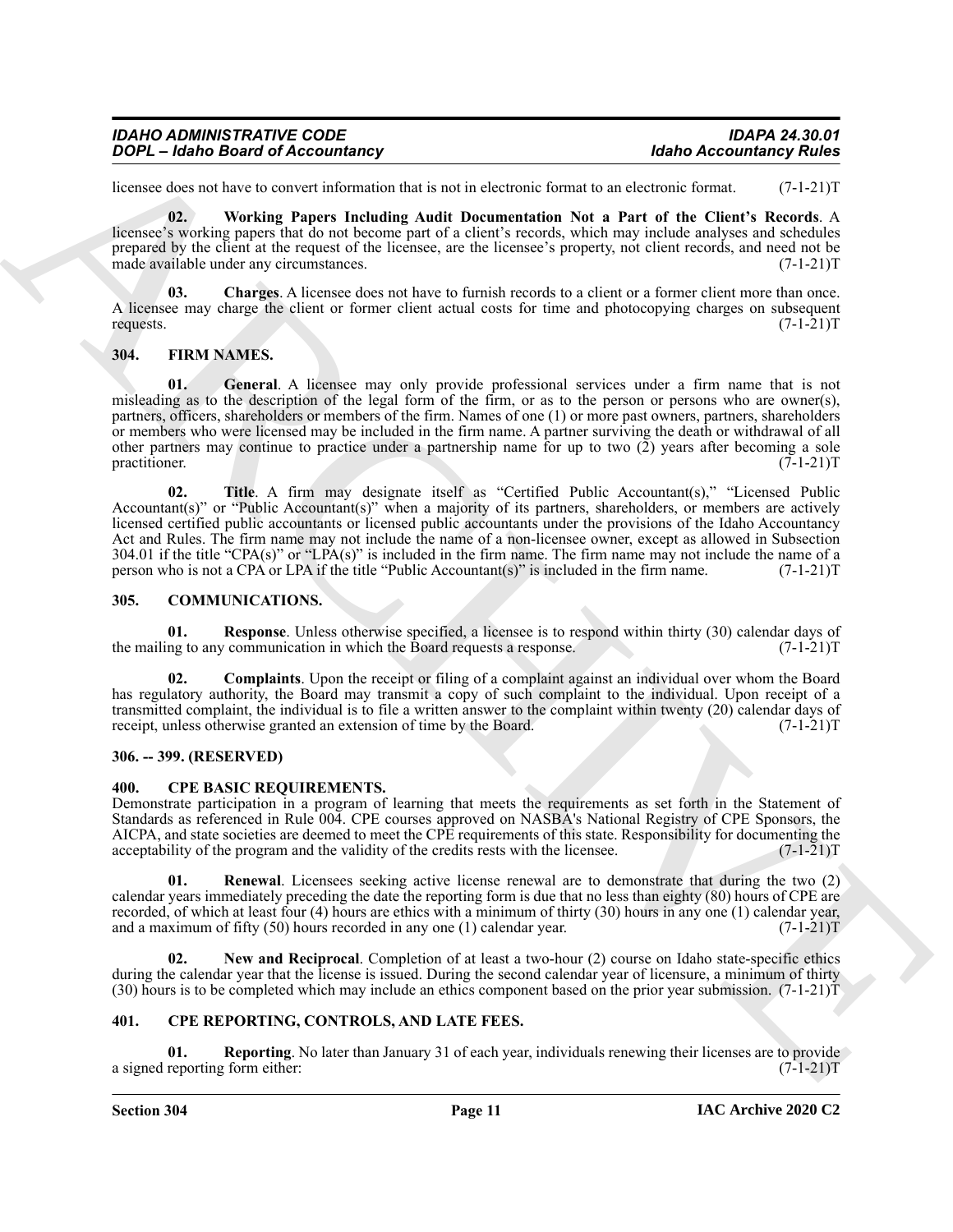**a.** Disclosing the information pertaining to the educational programs submitted for qualification as d in the CPE Standards; or prescribed in the CPE Standards; or

<span id="page-11-9"></span>**b.** Applying for exception, extension, or exemption. (7-1-21)T

**02. CPE Late Fees**. A License will not be issued until the licensee files the reporting form with supporting documentation, pays the late filing as prescribed in Rule 600, license renewal fee and any other penalty<br>the Board may impose. (7-1-21)T the Board may impose.

#### <span id="page-11-6"></span><span id="page-11-0"></span>**402. CPE EXCEPTIONS, EXTENSIONS, AND EXEMPTIONS.**

<span id="page-11-7"></span>**01. Exceptions and Extensions**. The Board may make exceptions to the CPE requirements, or grant extensions of time for completion of the CPE requirements, where reasons of health as certified by a medical doctor prevent compliance by the licensee, or other good cause exists.  $(7-1-21)$ T

**a.** Licensees asking for exceptions or extensions under these conditions apply on the reporting form for the year in which the extension or exemption is sought, and within the time period set for CPE reporting, stating the reasons for asking for such exception or extension. Any request not filed timely is subject to the late fee<br>prescribed in Rule 600, in addition to any administrative action. (7-1-21) prescribed in Rule 600, in addition to any administrative action.

<span id="page-11-8"></span>**b.** A penalty of no more than fifty percent (50%) of the hours a licensee is short in meeting the calendar year CPE requirement may be assessed for extensions. In such cases, the licensee will be required to complete the CPE hours and any assessed penalty no later than April 30. The penalty for non-compliance with ethics CPE is to obtain the mandatory hours of ethics CPE plus fifty percent (50%) penalty hours in ethics CPE prior to April 30. The penalty for non-compliance with state-specific ethics for Idaho is to complete the course plus fifty percent (50%) penalty hours in ethics CPE prior to April 30.  $(7-1-21)$ percent  $(50\%)$  penalty hours in ethics CPE prior to April 30.

GOPC - Johns Board of Accountancy<br>
Distribute the contribute of the state of the state of the state of the state of the state of the state of the state of the state of the state of the state of the state of the state of t **02. Inactive or Retired**. Licensees who elect inactive or retired status are exempt from any CPE requirements as prescribed by Sections 54-211(c) and (d), Idaho Code. A licensee who has elected inactive or retired status may provide the following volunteer, uncompensated services: tax preparation services, participating in a government-sponsored business mentoring program, serving on the board of directors for a nonprofit or governmental organization, or serving on a government-appointed advisory board. If the CPA provides the foregoing volunteer, uncompensated services, the CPA has a duty to ensure that they hold the professional competencies necessary to offer these services. (7-1-21)T necessary to offer these services.

#### <span id="page-11-12"></span><span id="page-11-1"></span>**403. REVIEW AND AUDIT OF CPE REPORTS.**

All signed CPE reports are subject to formal verification to determine qualification and sufficiency of hours reported. A formal audit of CPE reported may be performed to determine whether hours reported qualify for credit. If a reporting form is not approved, the licensee will be notified. (7-1-21) reporting form is not approved, the licensee will be notified.

#### <span id="page-11-10"></span><span id="page-11-2"></span>**404. NOTIFICATION.**

A licensee is served a notice of noncompliance when it is determined the CPE requirement has not been fulfilled. The notice advises and provides opportunity for the deficiencies to be addressed. If the deficiencies remain, administrative action may be taken.  $(7-1-21)$ T action may be taken.

#### <span id="page-11-5"></span><span id="page-11-3"></span>**405. ACTION.**

Following notice and hearing, the Board may suspend the license or take other action pursuant to Section 54-219, Idaho Code. (7-1-21)T Idaho Code. (7-1-21)T

#### <span id="page-11-11"></span><span id="page-11-4"></span>**406. REINSTATEMENT AND RE-ENTRY.**

An individual whose license has lapsed or is in a non-active status per Section 54-211, Idaho Code, is to complete no less than eighty (80) hours of CPE, of which at least four (4) hours are in ethics CPE with a minimum of two (2) hours to be in state specific ethics for Idaho, during the twelve (12) months immediately prior to applying for reinstatement or re-entry to an active license. The applicant is required to identify and complete a program of learning designed to demonstrate the currency of the applicant's competencies directly related to his area of service. Completion of the CPE will otherwise exempt the licensee from obtaining CPE hours during the calendar year of returning to an active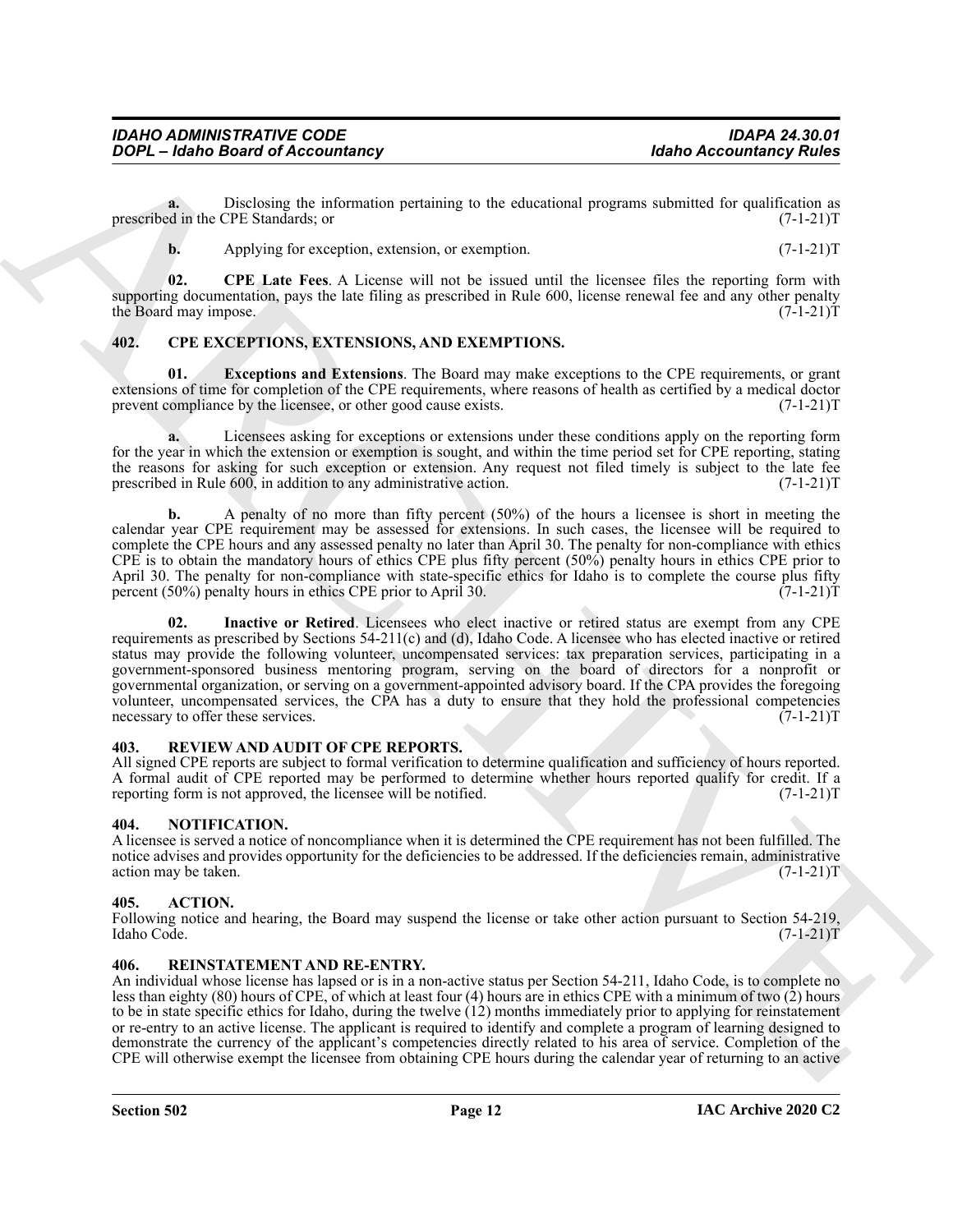| <b>IDAHO ADMINISTRATIVE CODE</b>         | <b>IDAPA 24.30.01</b>          |
|------------------------------------------|--------------------------------|
| <b>DOPL</b> - Idaho Board of Accountancy | <b>Idaho Accountancy Rules</b> |

license. If a licensee applies for re-entry during a license period and has already paid the fee for an inactive or retired license, the licensee is to pay the difference between the cost of an inactive or retired license and the annual license renewal fee. An individual who is applying for reinstatement to an inactive or retired license is not required to meet a CPE requirement. (7-1-21)T

#### <span id="page-12-12"></span><span id="page-12-0"></span>**407. FORMERLY LICENSED.**

Any person who was licensed by the Board and who chose to let their license lapse, or had their license lapsed by the Board, may place the word "former" adjacent to their CPA or LPA title on any business card, letterhead, or any other document or device so long as at the time the license lapsed, the person was in good standing with the Board.  $(7-1-21)T$ 

#### <span id="page-12-9"></span><span id="page-12-1"></span>**408. CONTINUING PROFESSIONAL EDUCATION COMMITTEE.**

**01. Appointment**. The Board may appoint a continuing professional education committee. The committee consists of not less than five (5) members who are active licensees of this state, in good standing, and who need not be members of this Board. The committee performs the following duties and is authorized to take all actions necessary to perform these duties: (7-1-21) necessary to perform these duties:

- <span id="page-12-7"></span>**a.** To evaluate reported CPE to determine qualification.  $(7-1-21)$ T
- **b.** To consider applications for exceptions, extensions, and exemptions, and to assess penalties.  $(7-1-21)T$
- <span id="page-12-8"></span>**c.** To audit CPE reports and to consider other matters that may be assigned by the Board. (7-1-21)T

**02. Powers and Duties**. Any decision or ruling of this committee, in performance of these duties, will have the full power and effect of a ruling of the Board, but is subject to the Board's review and approval. (7-1-21)T

#### <span id="page-12-2"></span>**409. -- 499. (RESERVED)**

#### <span id="page-12-17"></span><span id="page-12-3"></span>**500. PURPOSE OF FIRM REGISTRATION AND PEER REVIEW.**

The purpose of the program is to monitor compliance with applicable accounting and auditing standards adopted by generally recognized standard setting bodies. The program emphasizes appropriate education programs or remedial procedures that may be recommended or required where the firm does not comply with appropriate professional standards. In the event a firm is unwilling or unable to comply with professional standards, or a firm's failure to comply with professional standards is so egregious as to warrant continuing action, the Board will take appropriate action to protect the public interest as authorized by Section 54-219. Idaho Code. (7-1-21) action to protect the public interest as authorized by Section 54-219, Idaho Code.

#### <span id="page-12-13"></span><span id="page-12-4"></span>**501. ISSUANCE OF REPORTS AND FORM OF PRACTICE.**

A licensee can provide or offer to provide attest services or issue reports on compilations only in a firm as defined by Section 54-206(10), Idaho Code, except as provided under Section 54-221(4), Idaho Code. (7-1-21)T

#### <span id="page-12-15"></span><span id="page-12-14"></span><span id="page-12-5"></span>**502. PEER REVIEW PROGRAM PARTICIPATION.**

**2004 Consideration Constrainers Constrainers Constrainers Considered Executive Constrainers Considered ACC**<br> **ARCHIVE CONSIDERATION CONSIDERATION CONSIDERATION CONSIDERATION CONSIDERATION CONSIDERAT 01. Participation**. Any firm that issues reports on accounting and auditing engagements, including audits, reviews, compilations, prospective financial information, engagements performed in accordance with the PCAOB, and any examination, review or agreed-upon procedures engagement performed in accordance with the statement on standards for attestation engagements. A licensee who issues compilation reports through any form of business other than a firm is to participate in the peer review program. Such licensees are to meet the requirements for registration and peer review. (7-1-21) registration and peer review.

**02. Practice Privileges**. Individuals with practice privileges in Idaho are to comply with the peer review requirements in the state of their principal place of business.

#### <span id="page-12-6"></span>**503. EXEMPTION FROM PARTICIPATION.**

<span id="page-12-16"></span><span id="page-12-11"></span><span id="page-12-10"></span>**01.** Firms. A firm that does not perform any of the services in Rule 502 is exempt from peer review.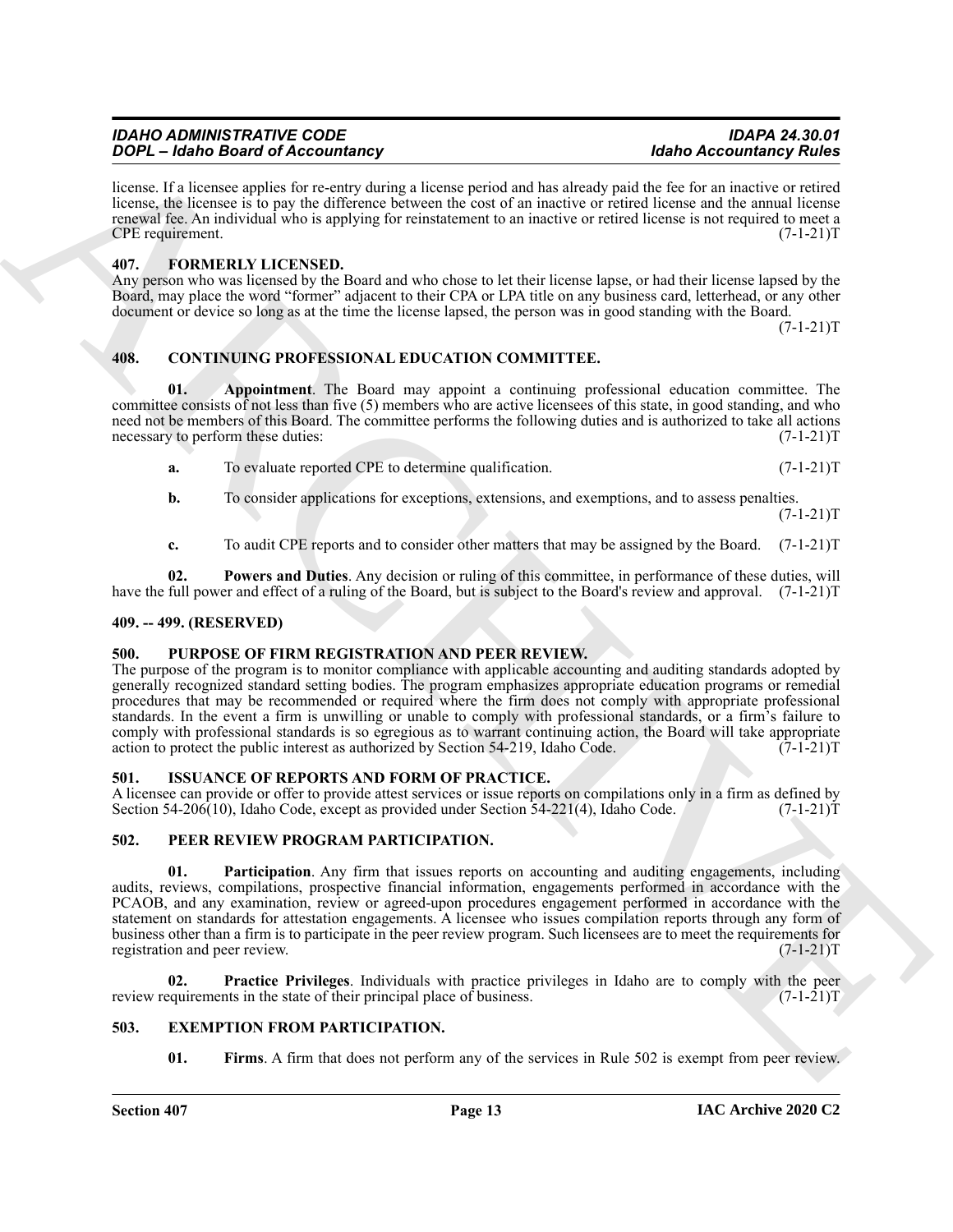The firm is to notify the Board of such exemption in writing at the time of renewal of its registration. A firm that begins providing these services is to commence a peer review within eighteen (18) months of the date of the issuance<br>of its initial report. (7-1-21)T of its initial report.

<span id="page-13-2"></span>**02. Licensees Not in Public Practice**. A licensee who does not perform any of the services in Rule 502 is exempt from firm registration and peer review. The licensee is to notify the Board of such exemption in writing at the time of initial CPA licensure and annually thereafter at the time of CPA or LPA license renewal. at the time of initial CPA licensure and annually thereafter at the time of CPA or LPA license renewal.

<span id="page-13-3"></span>**03. Licensees Not Issuing Reports**. A licensee who issues financial statements pursuant to Section 54- 221(5), Idaho Code, is exempt from peer review. (7-1-21)T

#### <span id="page-13-5"></span><span id="page-13-0"></span>**504. SCHEDULING OF THE PEER REVIEW.**

<span id="page-13-9"></span>**01. Frequency**. A firm performing any of the services in Rule 502 undergoes, at its own expense, a peer review commensurate in scope with its practice, not less than once in each three (3) years. (7-1-21)T

<span id="page-13-6"></span>**02. Currently Enrolled**. A firm currently enrolled in a program of an approved administering organization will use the year of review assigned by the administering organization. The firm will notify the Board of the deadlines set by the administering organization. (7-1-21)T

<span id="page-13-15"></span>**03. Review Year**. Each firm is to enroll with one (1) of the approved administering organizations. Each firm adopts the review date assigned by the appropriate administering organization and notifies the Board of such date. (7-1-21)T date. (7-1-21)T

<span id="page-13-13"></span>**04. New Firms**. Within one (1) year of registration with the Board, new firms are to enroll with an approved administering organization. The firm adopts the review date assigned and notifies the Board of such date.  $(7-1-21)T$ 

<span id="page-13-11"></span>**05. Mergers or Combinations**. In the event that two (2) or more firms are merged or combined, the resulting firm retains the peer review year of the firm with the largest number of accounting and auditing hours.  $(7-1-21)T$ 

<span id="page-13-7"></span>**Dissolutions or Separations**. In the event that a firm is divided, the new firm(s) retains the review year of the former firm. In the event that the year under review is less than twelve (12) months, a review year will be assigned so that the review occurs within eighteen (18) months of the commencement of the new firm(s). (7-1-21)T

<span id="page-13-12"></span>**07. Multi-State Practices**. With respect to a multi-state firm, the Peer Review Oversight Committee may accept a peer review based solely upon work conducted outside of this state if the peer review is performed in accordance with requirements equivalent to those of this state. (7-1-21)T

<span id="page-13-14"></span>**08. Report Issuance**. It is the responsibility of the firm to anticipate its need for peer review services in sufficient time to enable the reviewer to issue the report within six  $(6)$  months after the review date.  $(7-1-21)T$ 

**09. Extensions**. The Board may accept an extension recommended by the administering organization for the conduct of a review, provided the Board is notified by the firm within thirty (30) days of the date of receipt of recommendation for such an extension.  $(7-1-21)$ recommendation for such an extension.

<span id="page-13-10"></span><span id="page-13-8"></span><span id="page-13-4"></span>**10. Just Cause**. The Board may change a firm's peer review year for just cause.  $(7-1-21)$ T

#### <span id="page-13-1"></span>**505. MINIMUM STANDARDS.**

ARCHIVE The minimum standards for peer review are contained in the Standards for Performing and Reporting on Peer Reviews section of the AICPA Standards. Peer reviews intended to meet the requirements of the AICPA peer review program are to be carried out in conformity with these standards under the supervision of an administering organization approved by the Board to administer peer reviews. Reviewed firms arrange and schedule their reviews in compliance with the procedures established by the administering organization and cooperate with the administering organization and with the Board in all matters related to the review.  $(7-1-21)$ organization and with the Board in all matters related to the review.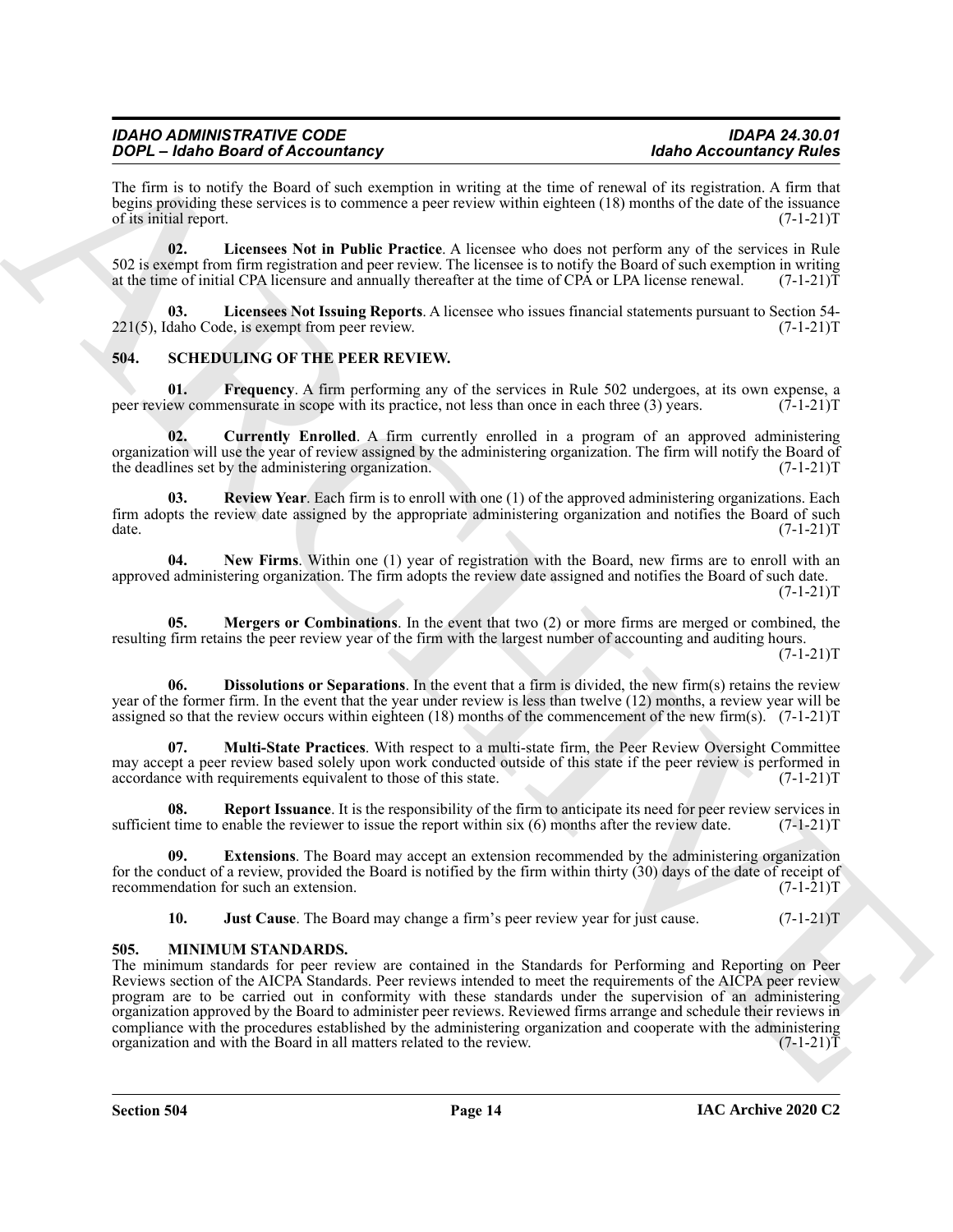#### <span id="page-14-6"></span><span id="page-14-0"></span>**506. REPORTING TO THE BOARD.**

<span id="page-14-8"></span><span id="page-14-7"></span>**01. Firm Registration Form**. All firms performing any of the peer reviewable services in Rule 502 annually file a firm registration no later than September 30. The registration is on a form prescribed by the Board. Firm registrations filed after September 30 are subject to penalty for non-compliance pursuant to Rule 600.(7-1-21)T

**EXAMPLE CONTROLLATEST**<br> **ARCHIVES TO THE BUSINESS PROFESSION INTERFERICANT CONTROLLATEST CONTROLLATEST**<br> **ARCHIVES TO THE CONTROLLATEST**<br> **ARCHIVES TO THE CONTROLLATEST**<br> **ARCHIVES TO THE CONTROLLATEST**<br> **ARCHIVES TO THE 02. Peer Review Documentation**. A firm that has undergone peer review will file a copy of the peer review report, letter of comments if any, letter of response if any, and letter accepting the review report issued by the administering organization. The letter will be filed within thirty (30) days after receipt. Additionally, firms are to notify the Board within thirty (30) days of the date the peer reviewer or a team captain advises the firm that a grade of fail will be recommended. The Board reserves the right to obtain all other information relating to the peer review. The Board also has the authority to exempt for good cause firms who would otherwise have to file peer review documentation. (7-1-21) documentation.

#### <span id="page-14-9"></span><span id="page-14-1"></span>**507. RETENTION OF DOCUMENTS RELATING TO PEER REVIEWS.** Documents relating to peer reviews are to be retained as follows: (7-1-21)T

**01. Documents**. All documentation necessary to establish that each peer review was performed in conformity with peer review standards adopted by the Board. These documents may include the peer review working papers, the peer review report, comment letters and related correspondence indicating the firm's concurrence or non-<br>concurrence, and any proposed remedial actions and related implementation. (7-1-21)T concurrence, and any proposed remedial actions and related implementation.

**02. Retention Period**. Document retention is for a period of time corresponding to the designated retention period of the relevant administering organization and, upon request of the Committee, to be made available to it. In no event may the retention period be less than ninety (90) days from the date of acceptance of the review by the administering organization.  $(7-1-21)$ the administering organization.

#### <span id="page-14-4"></span><span id="page-14-2"></span>**508. CONFIDENTIALITY.**

The letter and any documentation submitted to the Board pursuant to Rule 506.02 is confidential as authorized by Title 74, Chapter 1, Idaho Code, unless an Order is issued by the Board pursuant to Section 54-219, Idaho Code.

 $(7-1-21)T$ 

#### <span id="page-14-5"></span><span id="page-14-3"></span>**509. REMEDIES FOR FAILURE TO COMPLY.**

**01. Corrective Actions**. The Board will take appropriate action to protect the public interest if the Board determines, through the peer review process or otherwise, that a firm's performance or reporting practices, or both, are not, or may not be, in accordance with applicable professional standards, or that the firm does not comply with peer review program requirements or with all or some of the reporting, remedial action, or fee penalty requirements of this section. The Board's actions may include, but are not limited to:  $(7-1-21)$ T

**a.** The annual license of the principal(s) of a non-compliant firm will not be issued until the firm complies with all requirements of these rules, provided the licensee has met all licensing requirements; (7-1-21)T

**b.** Requiring the firm to develop quality control procedures to provide a reasonable assurance that ccurrences will not occur in the future;  $(7-1-21)$ similar occurrences will not occur in the future;

**c.** Requiring any individual licensee who had responsibility for, or who substantially participated in, the engagement(s) to successfully complete specific courses or types of continuing education as specified by the Board; (7-1-21)T

**d.** Requiring the reviewed firm to engage a Board-approved licensee to conduct a Board-prescribed on-site field review of the firm's work product and practices or perform other investigative procedures to assess the degree or pervasiveness of nonconforming work product. The Board-approved licensee engaged by the firm will submit a report of the findings to the Board within thirty (30) days of the completion of the services. The cost of the Board-prescribed on-site review or other Board-prescribed procedures will be at the firm's expense; (7-1-21)T

**e.** Requiring the reviewed firm responsible for engagement(s) to submit all or specified categories of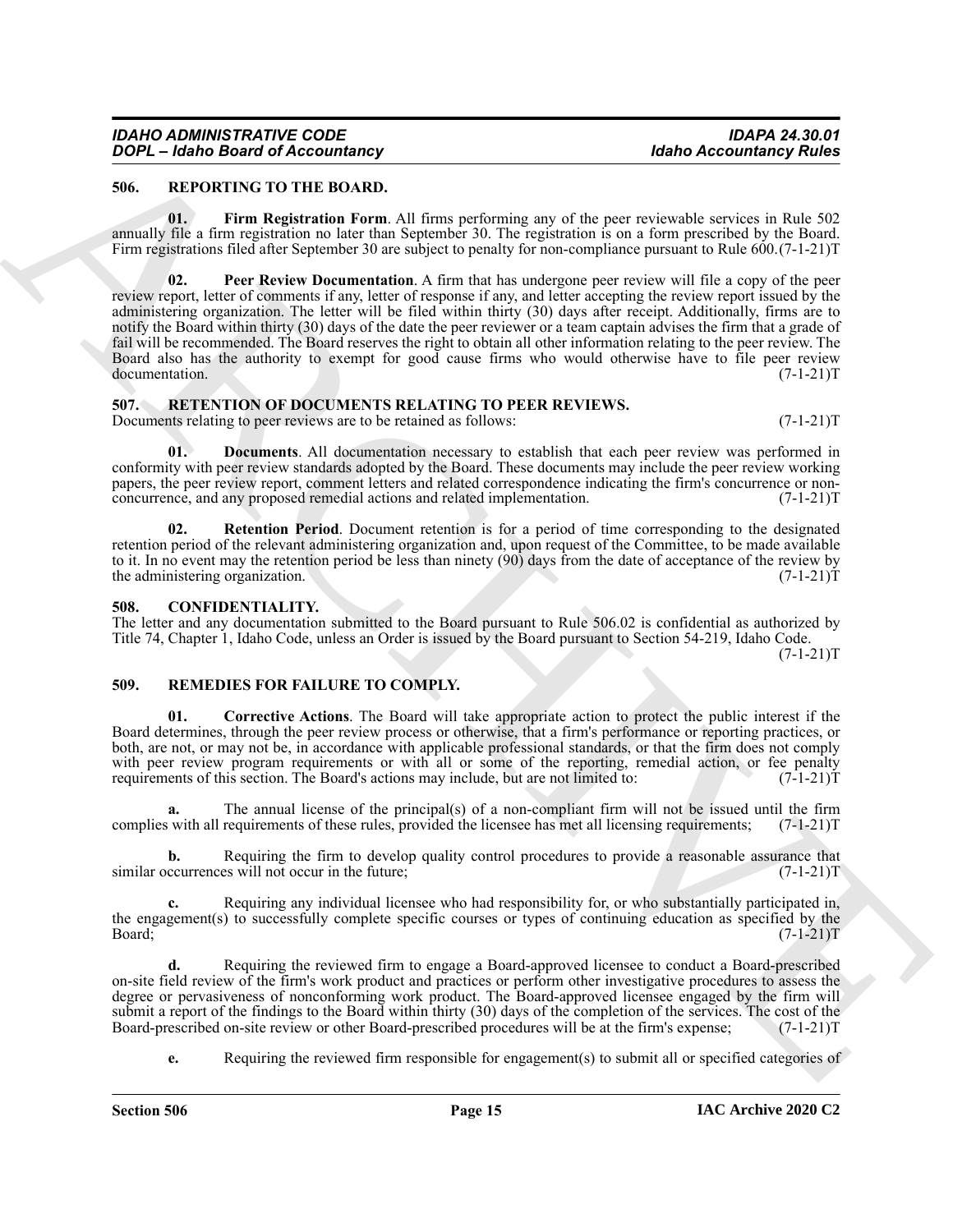| <b>IDAHO ADMINISTRATIVE CODE</b>         | <b>IDAPA 24.30.01</b>          |
|------------------------------------------|--------------------------------|
| <b>DOPL</b> - Idaho Board of Accountancy | <b>Idaho Accountancy Rules</b> |

its compilation or attest working papers and reports to a preissuance evaluation performed by a Board-approved licensee in a manner and for a duration prescribed by the Board. Prior to the firm issuing the reports on the engagements reviewed, the Board-approved licensee submits to a designee of the Board for the purpose of recommending that the Board accept a report of the findings, including the nature and frequency of recommended actions for the firm. The cost of the Board-approved preissuance evaluation will be at the firm's expense; (7-1-21)T

**f.** Initiating an investigation to determine if additional discipline pursuant to Section 54-219, Idaho Code, is warranted. Notwithstanding the foregoing, absent an investigation the specific rating of a single peer review report is not a sufficient basis to warrant disciplinary action. (7-1-21) T

**02. Solicitation and Review of Other Sources**. The Board may solicit, and review licensee reports and other information covered by the reports from clients, public agencies, banks, and other users of such information. (7-1-21)T information. (7-1-21)T

#### <span id="page-15-4"></span><span id="page-15-0"></span>**510. ADMINISTERING ORGANIZATIONS.**

Qualified administering organizations that register with, and are approved by the Board based on their adherence to the AICPA Peer Review minimum standards, include the peer review program of the American Institute of Certified Public Accountants (AICPA) and state CPA societies fully involved in the administration of the AICPA Peer Review Program and their successor organizations that meet the minimum standards. (7-1-21)T

#### <span id="page-15-6"></span><span id="page-15-1"></span>**511. PEER REVIEW OVERSIGHT COMMITTEE.**

**01. Appointment**. The Board appoints an Oversight Committee consisting of no more than seven (7) members who are active licensees and possess extensive current experience in accounting and auditing services. No committee member may be a current member of the Board. (7-1-21)T

**02.** Responsibilities. The committee acts in an advisory capacity to the Board with the following  $(7-1-21)$ T duties: (7-1-21)T

Monitoring administrating organizations to provide reasonable assurance that peer reviews are nd reported in accordance with the peer review minimum standards. (7-1-21)T being conducted and reported in accordance with the peer review minimum standards.

i. Visit annually the administering organizations to examine their procedures for administering the peer review program and meet with the organization's peer review committee during the consideration of peer review documents. (7-1-21) documents. (7-1-21)T

ii. Review, on the basis of random selection, a number of reviews performed by the administering organization which include, at a minimum, a review of the peer review report, the letter of comments (if any), the firm's response to the matters discussed in the letter of comments, the organization's acceptance letter outlining any additional corrective or monitoring procedures, and working papers on the selected review. The review of documents may be expanded if significant deficiencies, problems, or inconsistencies are discovered. (7-1-21)T

**SOME - Lake Statistical** and the spin of the spin of the spin of the spin of the spin of the spin of the spin of the spin of the spin of the spin of the spin of the spin of the spin of the spin of the spin of the spin of **b.** Reports to the Board on conclusions reached and makes recommendations to the adherence to Peer Review Standards. Alternatively, for those organizations participating in the AICPA oversight program in connection with involved state societies, the committee may obtain and review the oversight program report to ensure that reviews are being conducted and reported on in accordance with the standards. Reports submitted may not contain information concerning specific firms or reviewers. (7-1-21)T

**c.** Based on the result of the foregoing procedures, the committee will make recommendation to the to the continuing qualifications of the approved administering organizations. (7-1-21) Board as to the continuing qualifications of the approved administering organizations.

#### <span id="page-15-2"></span>**512. -- 599. (RESERVED)**

<span id="page-15-5"></span><span id="page-15-3"></span>**600. FEES.**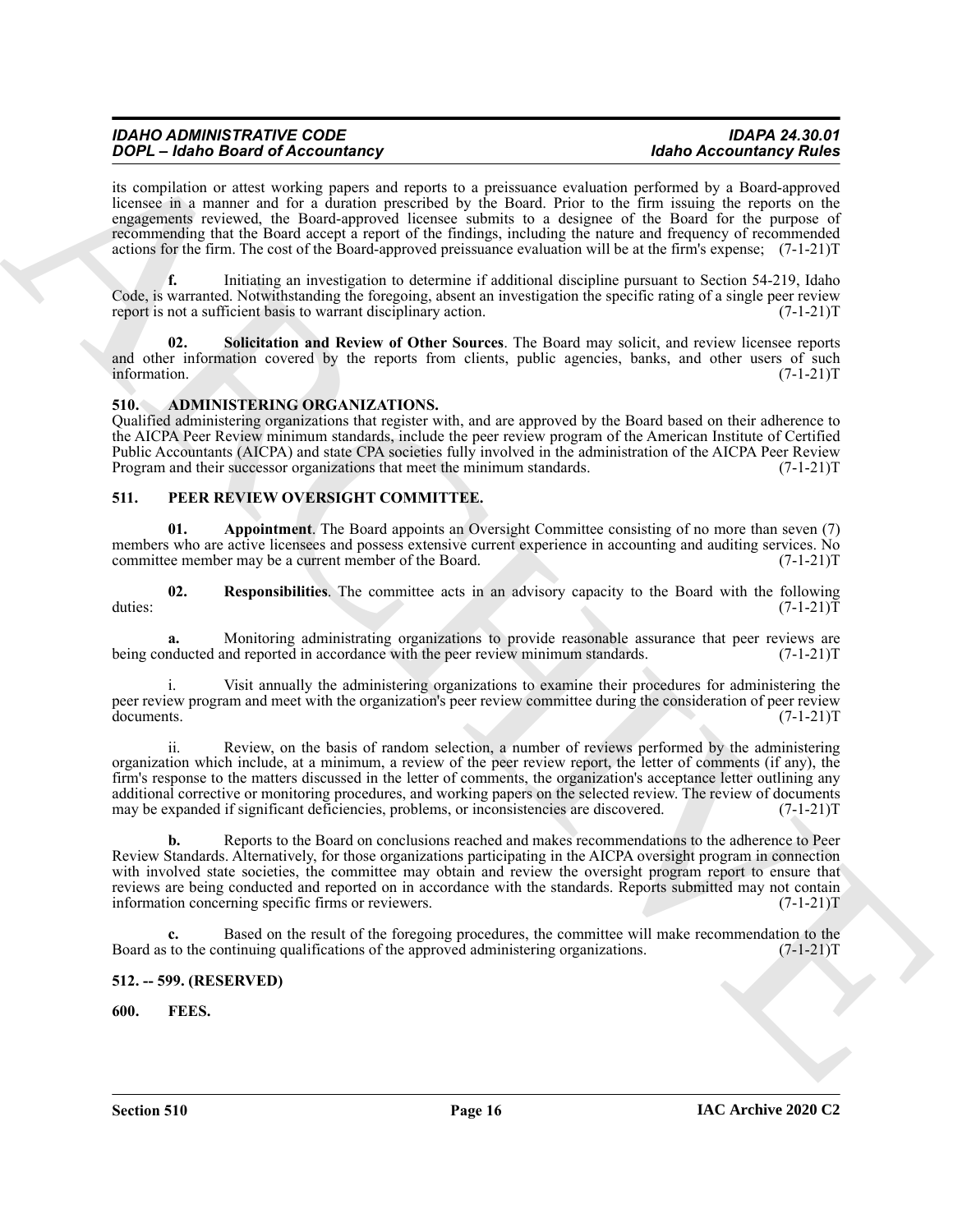#### *IDAHO ADMINISTRATIVE CODE IDAPA 24.30.01 DOPL – Idaho Board of Accountancy Idaho Accountancy Rules*

### <span id="page-16-2"></span>**01. Examination and License**.

| 01. | <b>Examination and License.</b>                        |                                                                          |             |
|-----|--------------------------------------------------------|--------------------------------------------------------------------------|-------------|
|     | Exam/License                                           | <b>Initial Fee</b>                                                       |             |
|     | <b>Initial Exam</b>                                    | \$100                                                                    |             |
|     | Re-Exam                                                | \$50                                                                     |             |
|     | Active License                                         | \$120                                                                    |             |
|     | Inactive or Retired License                            | \$100                                                                    |             |
|     | Reciprocity                                            | \$175 + license fee                                                      |             |
|     | International Reciprocity                              | \$175 + license fee                                                      |             |
|     | <b>Transfer of Grades</b>                              | \$175 + license fee                                                      |             |
|     | <b>Reinstatement License</b>                           | Sum of unpaid license fees for the<br>preceding 3 license renewal cycles |             |
|     | Re-entry License                                       | \$20                                                                     |             |
|     | Firm Registration                                      | \$20 firm plus \$5 per licensee<br>up to \$200 maximum                   |             |
|     |                                                        |                                                                          | $(7-1-21)T$ |
|     |                                                        |                                                                          |             |
| 02. | <b>Administrative Services.</b>                        |                                                                          |             |
|     | Category                                               | Fee<br>\$10                                                              |             |
|     | Interstate Exchange of Information<br>Wall Certificate | \$20                                                                     | $(7-1-21)T$ |
| 03. | Late Fees.                                             |                                                                          |             |
|     | Category                                               | Fee                                                                      |             |
|     | Late License Renewal                                   | \$100                                                                    |             |
|     | Non-compliance with CPE Filing:                        |                                                                          |             |
|     | February                                               | \$100                                                                    |             |
|     | March                                                  | \$150                                                                    |             |
|     | April                                                  | \$200                                                                    |             |
|     | May                                                    | \$250                                                                    |             |
|     | June<br>Non-compliance with Firm Registration          | \$300<br>\$100 per licensee                                              |             |

## $(7-1-21)T$

#### **02. Administrative Services**.

<span id="page-16-1"></span>

| Category                           | Fee  |
|------------------------------------|------|
| Interstate Exchange of Information | \$10 |
| Wall Certificate                   | \$20 |

#### **03. Late Fees**.

<span id="page-16-3"></span>

| Category                              | Fee                |
|---------------------------------------|--------------------|
| Late License Renewal                  | \$100              |
| Non-compliance with CPE Filing:       |                    |
| February                              | \$100              |
| March                                 | \$150              |
| April                                 | \$200              |
| May                                   | \$250              |
| June                                  | \$300              |
| Non-compliance with Firm Registration | \$100 per licensee |

#### <span id="page-16-0"></span>**601. -- 999. (RESERVED)**